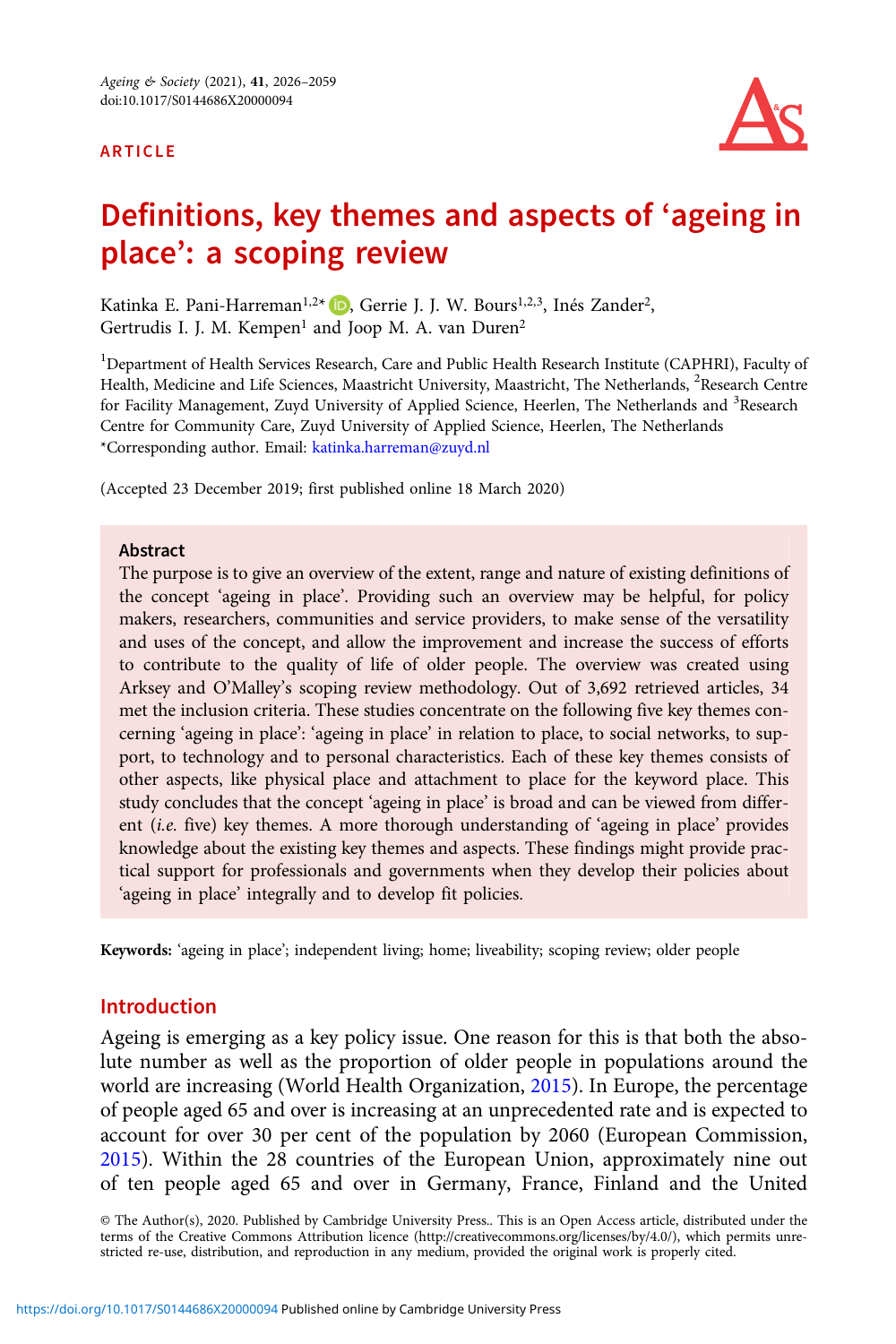Kingdom live independently in their own home. In the Netherlands, the percentage is even higher (95%). By contrast, Southern and Eastern European countries such as Cyprus, Spain, Portugal and Estonia show particularly low percentages. In these countries, older people more often live in common households together with their children. In Romania, Poland and the Baltic States more than 10 per cent of older people are in this type of living arrangement, which is only practised by 4.6 per cent of senior citizens Europe-wide. It is particularly rare in the Scandinavian countries and the United Kingdom (Eurostat, [2011\)](#page-32-0). These trends affect national policy in all countries and have major implications for the allocation of national resources and budgets (International Federation of Ageing (IFA), [2011\)](#page-32-0). Ageing is also strongly associated with the unpredictability of retirement costs and the costs of care (Van Nimwegen and Ekamper, [2018](#page-33-0)). Taken together with the fact that a further increase in life expectancy is inevitable, this massive demographic change calls for a major effort to ensure quality of life of the older population (Giacalone et al., [2014](#page-32-0)). However, the increase in life expectancy may be viewed as a public health achievement, and older people are heterogeneous and many are continuing to help their families and friends even in their later years (IFA, [2011](#page-32-0)), which is beneficial for older people 'ageing in place'. Additionally, Western countries have been experiencing similar patterns of change in their population due to cultural changes. Not only has life expectancy increased, but also marriage, fertility and birth rates have changed. Most couples have their first child at a higher age than previously, there are more divorces, common-law unions and out of wedlock births. These developments are also called the 'Second Demographic Transition' (Lesthaeghe, [2010](#page-32-0)) and have led not only to challenges concerning how older people can be supported, in remaining independent and active, but also how the quality of life in general can be improved.

As mentioned earlier, also Western societies are currently dealing with the rapid ageing of their population. Therefore, it is necessary to develop new concepts, programmes and services to fulfil the expectations of their older population, but also for the service providers and policy makers (Iecovich, [2014](#page-32-0)). Askham, Cameron and Heywood ([1999\)](#page-31-0) have studied the wishes and demands of older people concerning their living environment (Means, [2007\)](#page-33-0). They found that older people's choice to stay in their home for as long as possible is especially influenced by policies, but also by their own individual needs. It appears that most older people are attached to their independence and that they prefer to live in the environment with which they are familiar (Machielse, [2016](#page-32-0); Vermij, [2016\)](#page-33-0). The main reason for this is that independent living contributes to maintaining a sense of self-reliance, selfmanagement and self-esteem (Milligan, [2009\)](#page-33-0). Machielse [\(2016](#page-32-0)) endorses that older people should be able to live independently, provided that their health situation allows them to do so and that there is adequate housing and social support available in their own living environment.

In many countries, the question of whether or not older people continue living in their own house is strongly related to their financial situation, and how it fits with the costs of residential and nursing home provision (Chen et al., [2015\)](#page-32-0). According to Horner and Boldy ([2008](#page-32-0): 358), ''ageing in place' has the potential to provide more appropriate care at a lower cost than a move to a more specialised and sheltered facility'. 'Ageing in place' is mentioned as one possible solution to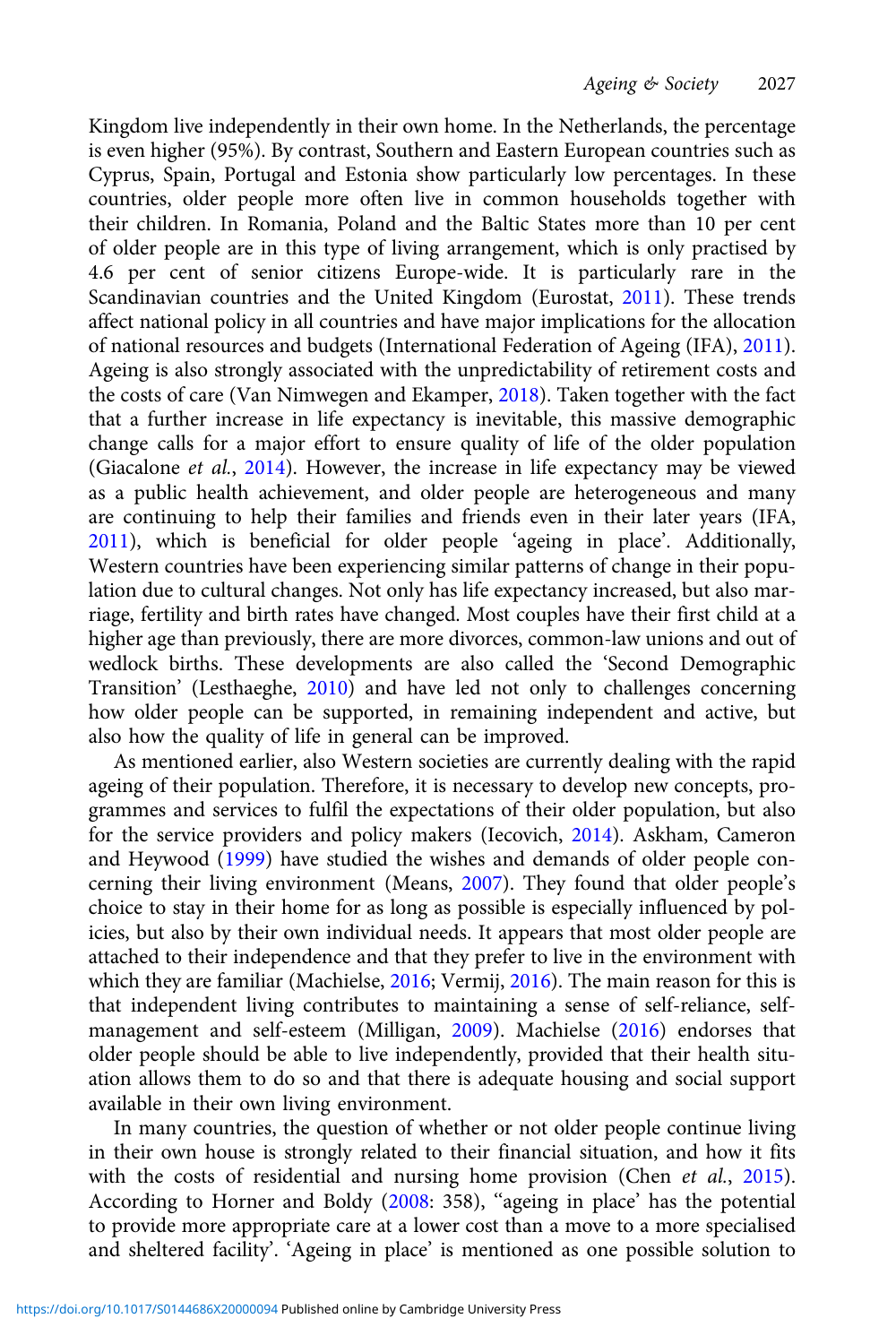these financial issues. It may save financial expenditures and improve the quality of life of older people (IFA, [2011](#page-32-0)). The idea behind the policy of 'ageing in place' is that living in a familiar environment has a positive impact on the wellbeing of older people and contributes to positive experiences in later life (Van Dijk, [2015\)](#page-33-0).

Although a field of study about ageing, the needs of older people and the issues brought about by the fact that a large( $r$ ) part of society is 65 or over has taken shape over the past the last ten years, the concept 'ageing in place' is used very broadly and has not been defined very clearly so far.

The aim of this study is to identify conventions and patterns in the scholarly treatment of the concept of 'ageing in place'. A more thorough understanding of 'ageing in place' might provide knowledge about the existing key themes and aspects of 'ageing in place' to allow professionals, governments, researchers and communities to attune their policies better. We therefore conducted a scoping review and formulated the following research question:

• How is 'ageing in place' defined in the literature and which key themes and aspects are described?

# Methods

The overview was created using Arksey and O'Malley's scoping review. A scoping review is particularly useful for examining a broadly covered topic to map the literature comprehensively and systematically, and identify key concepts, theories, evidence or research gaps (Arksey and O'Malley, [2005](#page-31-0)). It also allows the inclusion of many different study designs, which suits the aim of giving an overview of the way researchers define 'ageing in place'. Arksey and O'Malley's scoping review methodology outlines an approach consisting of six stages: (1) identifying the research question, (2) identifying relevant studies, (3) selecting studies, (4) charting the data, (5) collating, summarising and reporting the results, and (6) consultation.

### Stage 1: Identifying the research question

The starting point of this scoping review is the identification of the research question. Arksey and O'Malley ([2005\)](#page-31-0) suggest using an iterative process for developing one or more guiding research questions. An exploratory literature study was conducted to increase the authors' familiarity with the literature, so that a research question could be formulated. 'Ageing in place', 'key themes' and 'aspects' were identified as key words for the research question. 'Ageing in place' was operationalised in synonyms (independent living, healthy ageing, housing for elderly and ageing at home) and search terms by the findings of an initial search to become better acquainted with the literature. Key themes was defined as a collection of somewhat related values and aspects. 'Aspects' means the side from which something is considered.

### Stage 2: Identifying relevant studies

The eligibility criteria form the limitations to this research and the base of including or excluding resources. These limitations are strict guidelines and offer a framework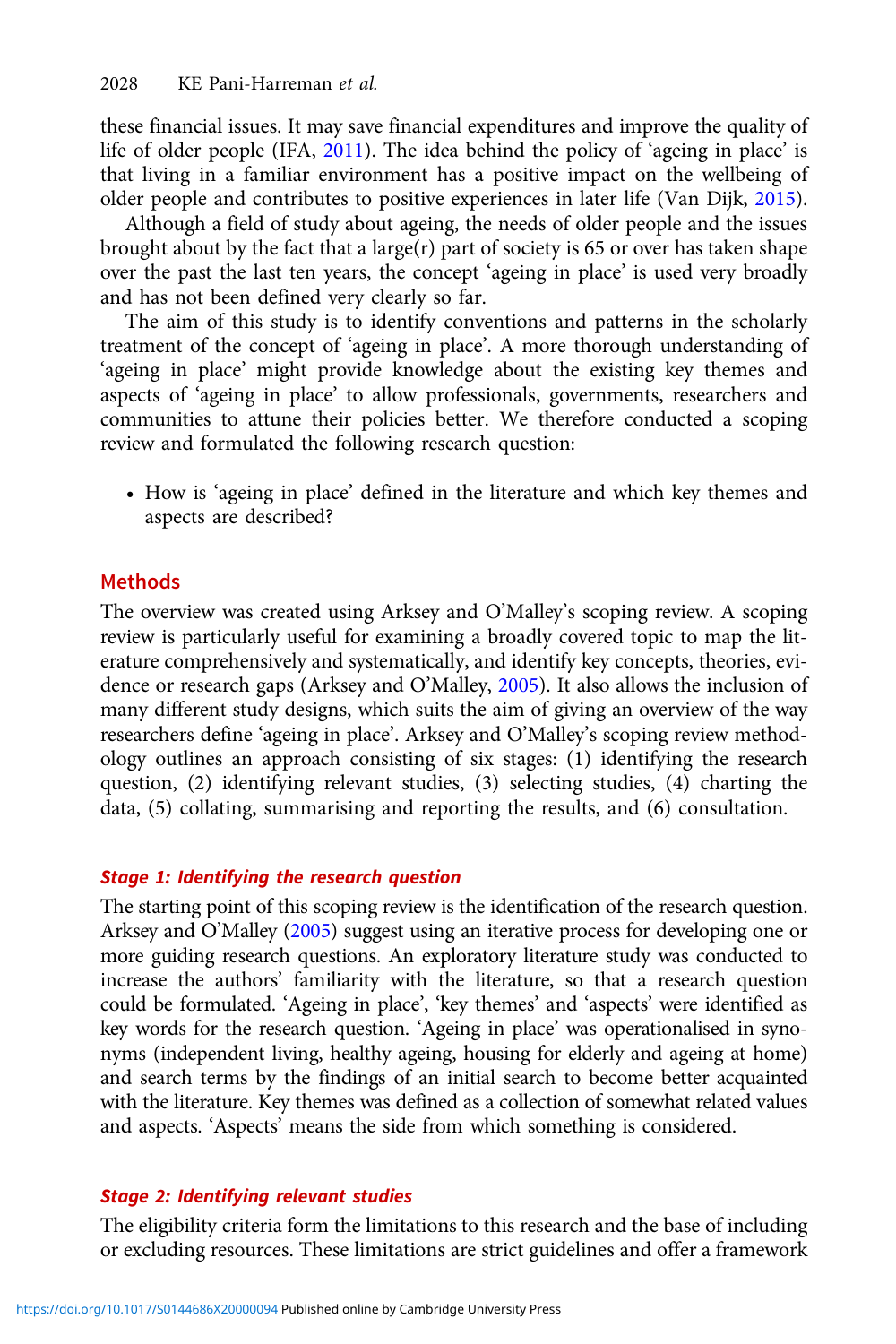|                     | Inclusion criteria                                                                                                                                                                                   | Exclusion criteria                                                                                                                                                                               |
|---------------------|------------------------------------------------------------------------------------------------------------------------------------------------------------------------------------------------------|--------------------------------------------------------------------------------------------------------------------------------------------------------------------------------------------------|
| Population          | Older people: people who are<br>currently in the third and fourth age<br>of life according to the theory of<br>Peter Laslett (1987).                                                                 |                                                                                                                                                                                                  |
| Concept             | Ageing in place.<br>Ageing at home.                                                                                                                                                                  | Articles which cover topics clearly<br>different from goals such as:<br>· illnesses (e.g. diabetics, HIV,<br>alcohol abuse);<br>• long-term care;<br>• design and architecture/<br>construction. |
| Context             | All geographic locations.<br>Older people living independently at<br>home.                                                                                                                           | People living in nursing homes,<br>long-term care facilities or other<br>institutional care facilities.                                                                                          |
| Types of<br>sources | Empirical studies, quantitative and<br>qualitative studies, systematic<br>reviews, meta-analyses,<br>meta-syntheses and scoping reviews.<br>Published in the English, German and<br>Dutch languages. | Books, narrative reviews, rapid<br>reviews, critical reviews, PhD theses,<br>opinion literature, grey literature,<br>abstracts, conferences and integrative<br>reviews.                          |

<span id="page-3-0"></span>Table 1. Inclusion and exclusion criteria of studies on definitions, key themes and aspects of 'ageing in place'

in order to prevent the research from becoming too broad or even invalid. They also help the researchers (authors KEP-H and IZ) to stay on the same track, while analysing different resources. To set up the inclusion criteria we applied the Population, Concept and Context mnemonic method (Joanna Briggs Institute, [2015\)](#page-32-0). Based on the research objective and research question, we further defined and elaborated the inclusion criteria for the research population, the concept, the context and types of sources. The inclusion criteria used are presented in Table 1.

Five electronic databases (PubMed, PsychInfo, EMBASE, CINAHL and SAGE) were used to find the studies to be analysed for this scoping review. Additionally, three search engines (Google Scholar, and the catalogues of Maastricht University and of Zuyd University of Applied Sciences – both in the Netherlands) were used to optimise the search results of the electronic database searches and to improve the reliability of the search strategy (Bramer et al., [2017\)](#page-32-0). We conducted a search on 3 July 2019, with no restrictions on the date of publication. In addition, reference lists of relevant articles were screened to identify key studies that had been missed.

#### Research strategy

The research strategy comprises the choice of resources and the way to find those resources. The authors who reviewed the literature (authors KEP-H and IZ) first agreed on search terms. The selected search terms were combined and tested on the five electronic databases and three search engines. Bramer et al. [\(2017\)](#page-32-0) argue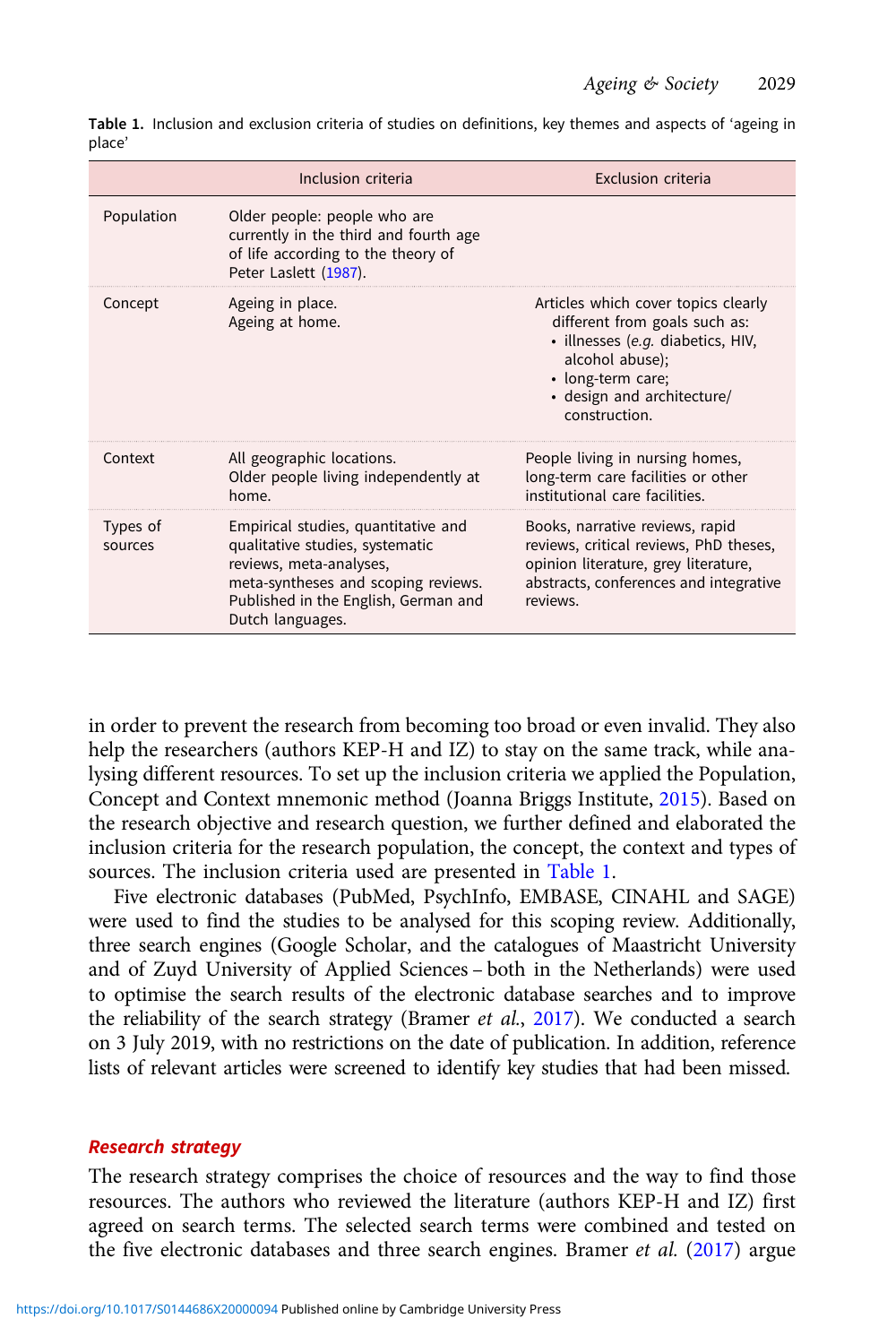#### 2030 KE Pani‐Harreman et al.

| Search terms    | Synonyms                                                                                  | Linked search terms                                                                                                                 |
|-----------------|-------------------------------------------------------------------------------------------|-------------------------------------------------------------------------------------------------------------------------------------|
| Ageing in place | • Independent living<br>• Healthy ageing<br>• Housing for the elderly<br>• Ageing at home | • Independent living<br>• Healthy ageing<br>• Housing for the elderly<br>• Staying home<br>• Ageing<br>• Gerontology<br>• Wellbeing |
| Elderly people  | • Aged                                                                                    | • Aged<br>• Later life<br>$\cdot$ Third age<br>• Fourth age                                                                         |

Table 2. Search terms of studies on definitions, key themes and aspects of 'ageing in place'

that to reach a maximum recall, searches in systematic reviews ought to include a combination of databases and search terms. Combining the search terms led to a unique search strategy for each of the five electronic databases and each of the three search engines. For example, during our empirical testing, we decided to apply the search term 'ageing at home' to optimise the search results in the search engine Google Scholar. The results of the search terms that we ended up settling on for each database and search engines of the whole search strategy are available on request from the corresponding author. The search terms that the authors settled on and the search strategy are shown in Tables 2 and [3](#page-5-0), respectively.

### Stage 3: Study selection

Once the searches (using the indicated search criteria) had been conducted, a selection had to be made from the results, so that actual analysis could take place. This study selection process was conducted on the basis of the inclusion criteria ([Table 1\)](#page-3-0), and consisted of three stages, each with a focus on a particular part of the studies (title, abstract and full text). During each of these three stages, the authors divided the studies into relevant, irrelevant and doubtful. Relevant studies are defined here as studies that fit the scope and objective of this scoping review. In order to validate the selection procedure, the inclusion and exclusion criteria were checked for consistency by the two reviewers (authors KEP-H and IZ) independently. This assessment was made first by looking at the title of the articles and then by looking at the abstract of each article. After screening the titles and abstracts, articles that were deemed eligible were obtained as full texts, further scanned for eligibility and finally discussed with the members of the Research Centre of Facility Management, Zuyd University of Applied Science for validation. The Research Centre of Facility Management consisted of experts in health care, facility management and research. For all studies that were excluded on the basis of their full-text articles, the reasons for exclusion were recorded in a logbook. The studies that were left after the third stage of selection were considered relevant for this scoping review. All articles that resulted from conducting the searches in the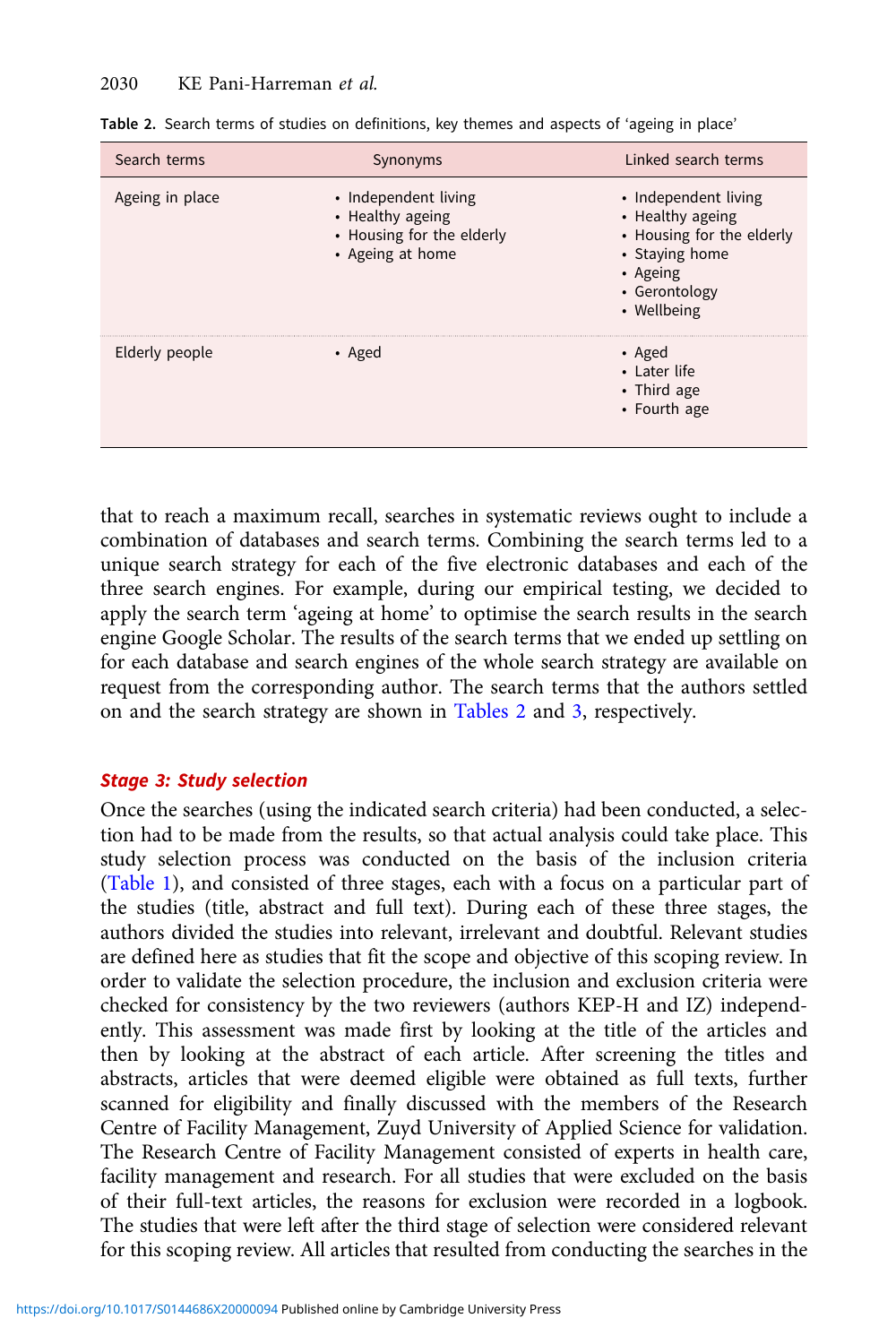|                                                           | Search strategy                                                | N     |
|-----------------------------------------------------------|----------------------------------------------------------------|-------|
| Database:                                                 |                                                                |       |
| PubMed                                                    | 'Ageing in place'                                              | 87    |
| Psychinfo                                                 | Concept 'Ageing at home' OR 'Ageing in<br>place'               | 82    |
| <b>CINAHL</b>                                             | Ageing in place and seniors                                    | 79    |
| <b>EMBASE</b>                                             | 'Ageing in place'                                              | 75    |
| SAGE                                                      | 'Ageing in place'                                              | 56    |
| Search engines:                                           |                                                                |       |
| Catalogue of Zuyd University of<br><b>Applied Science</b> | Concept 'Ageing at home' OR 'Ageing in<br>place' 'Communities' | 1,424 |
| Catalogue of Maastricht University                        | Concept 'Ageing at home' OR 'Ageing in<br>place' 'Communities' | 321   |
| Google Scholar                                            | Concept 'Ageing at home'                                       | 372   |
| Other resources:                                          |                                                                |       |
| German resources                                          | Konzept 'Zuhause' 'alt werden                                  | 988   |
| Dutch resources                                           | Zelfstandig wonen leven ouderen                                | 121   |
| <b>Experts</b>                                            | 'Ageing in place'                                              | 60    |
| Key journals                                              | 'Ageing in place'                                              | 27    |
| Total                                                     |                                                                | 3,692 |

<span id="page-5-0"></span>Table 3. Search strategy of studies on definitions, key themes and aspects of 'ageing in place'

electronic databases and search engines were exported into Endnote X8, and registered in a logbook, making the part about comparing on the basis of consensus in each stage. If the researchers did not agree on the relevance of a study, a third reviewer (author GJJWB) was asked to decide on the suitability.

### Stage 4: Charting the data

To facilitate the data selection, the researchers agreed to use a chart on which they noted all information that was considered useful. More specifically, they kept track of the following points: author(s), year of publication, country of origin, research aim, research question, study population, sample size, research methodology, definition the authors gave of 'ageing in place', key findings and conclusions.

#### Stage 5: Summarise and report

Focusing on definitions, key themes and aspects of 'ageing in place', we conducted a qualitative content analysis (Levac et al., [2010\)](#page-32-0). An open axial coding method was used. The data from the articles were inductively coded in Excel. With open coding, labels were linked to the fragments from Stage 4 (charting the data). These labels summarised the core of the fragment. The labels were then analysed and the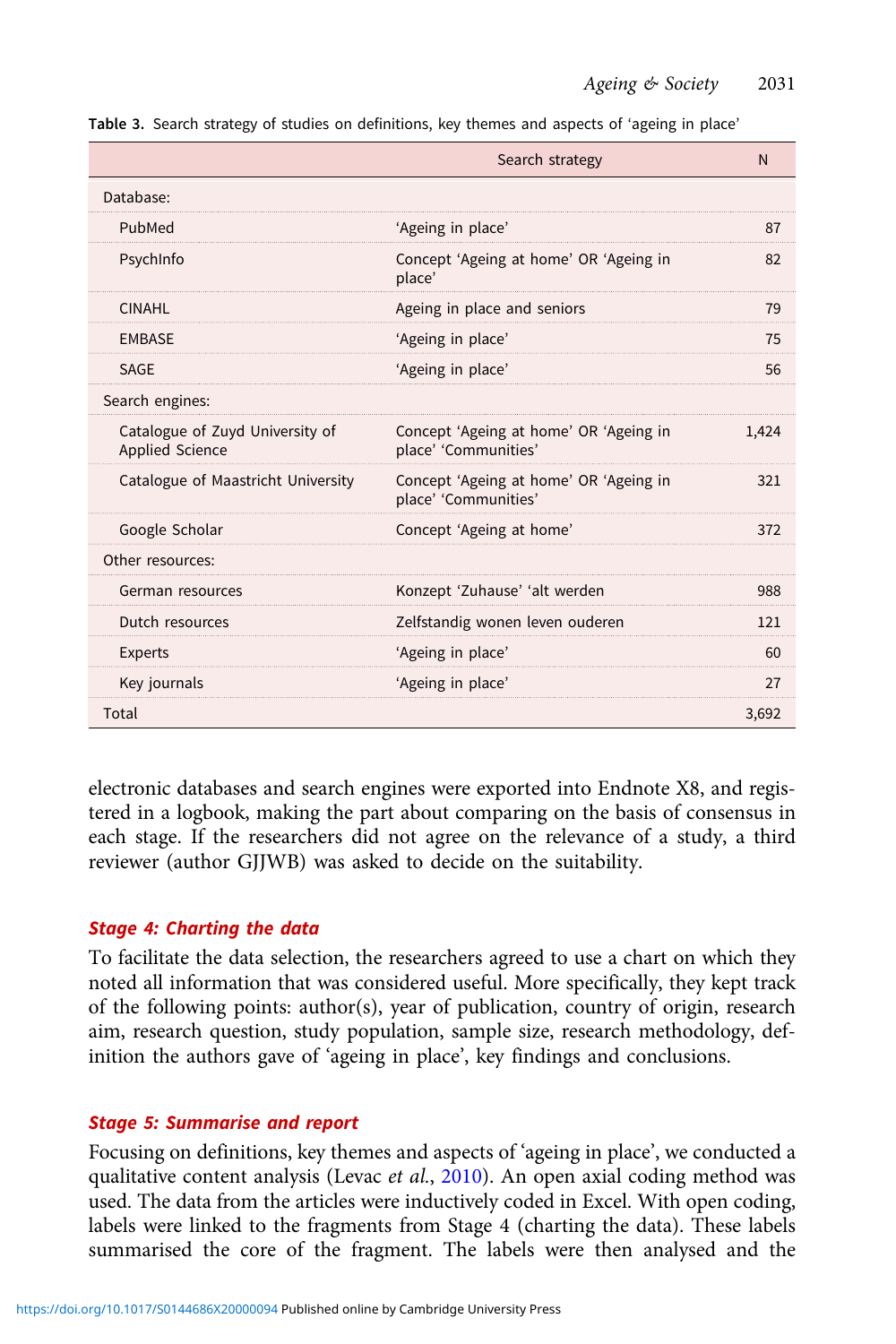axial coding method was used to add overarching labels or themes. The analysis resulted in an overview of study characteristics, and an overview of main findings and definitions of 'ageing in place'. Again, two reviewers (authors KEP-H and IZ) independently summarised and reported all results in tables. The content of the tables was then compared and adapted to consensus if necessary.

#### Stage 6: Consultation

The consultation stage consisted of two meetings with a focus group. In the first meeting, the validity of the research strategy was discussed. During the second meeting, the results of the research were presented and discussed. The focus group consisted of professionals (a housing corporation representative, a general practitioner, a community nurse, policy staff of health-care and welfare organisations, a local government employee), an older person and a member of a neighbourhood association. All of them, except the older person, assist older people while they 'age in place'. The older person who is part of the focus group was asked to join to represent older people in this scoping review. This consultation phase provided opportunities for stakeholder involvement and provided insights beyond those in the literature.

#### Results

#### Study characteristics

Five electronic databases and three search engines were searched on 3 July 2019 with no restriction on the date of publication. Based on the first search, 3,692 articles concerning 'ageing in place' were identified. Next, 505 duplicate articles were removed. The titles of the remaining 3,187 articles were then reviewed, on the basis of which 339 articles were deemed suitable for the current study. Independent screenings were then conducted looking at the abstracts of these 339 articles, after which 59 articles were still considered relevant. A final assessment of these articles, this time taking the full text of each of them into account, left a final number of 34 relevant studies for the scoping review. An overview of the data selection process is shown in [Figure 1.](#page-7-0)

The reviewed articles focus on different geographical locations. Most of the studies concern European countries ( $N = 17$ ), with the Netherlands ( $N = 8$ ) and Spain  $(N = 3)$  being addressed most often, while seven studies each focus on Oceania  $(N = 7)$  and North America (*i.e.* the United States of America (N = 6) and Canada  $(N = 1)$ ). Several different methodologies are used in the 34 selected studies, with the most common being qualitative research methodologies  $(N = 21)$ , quantitative research methodologies ( $N = 8$ ) and mixed methods ( $N = 5$ ). The characteristics and research aims of the articles included in the current scoping review about 'ageing in place' are provided in [Table 4.](#page-8-0)

### Definitions of 'ageing in place'

Turning to the actual content of the selected studies, only two studies developed an explicit definition of 'ageing in place' as a result of empirical research. Most studies cited definitions from other sources, mostly in the introduction of their work.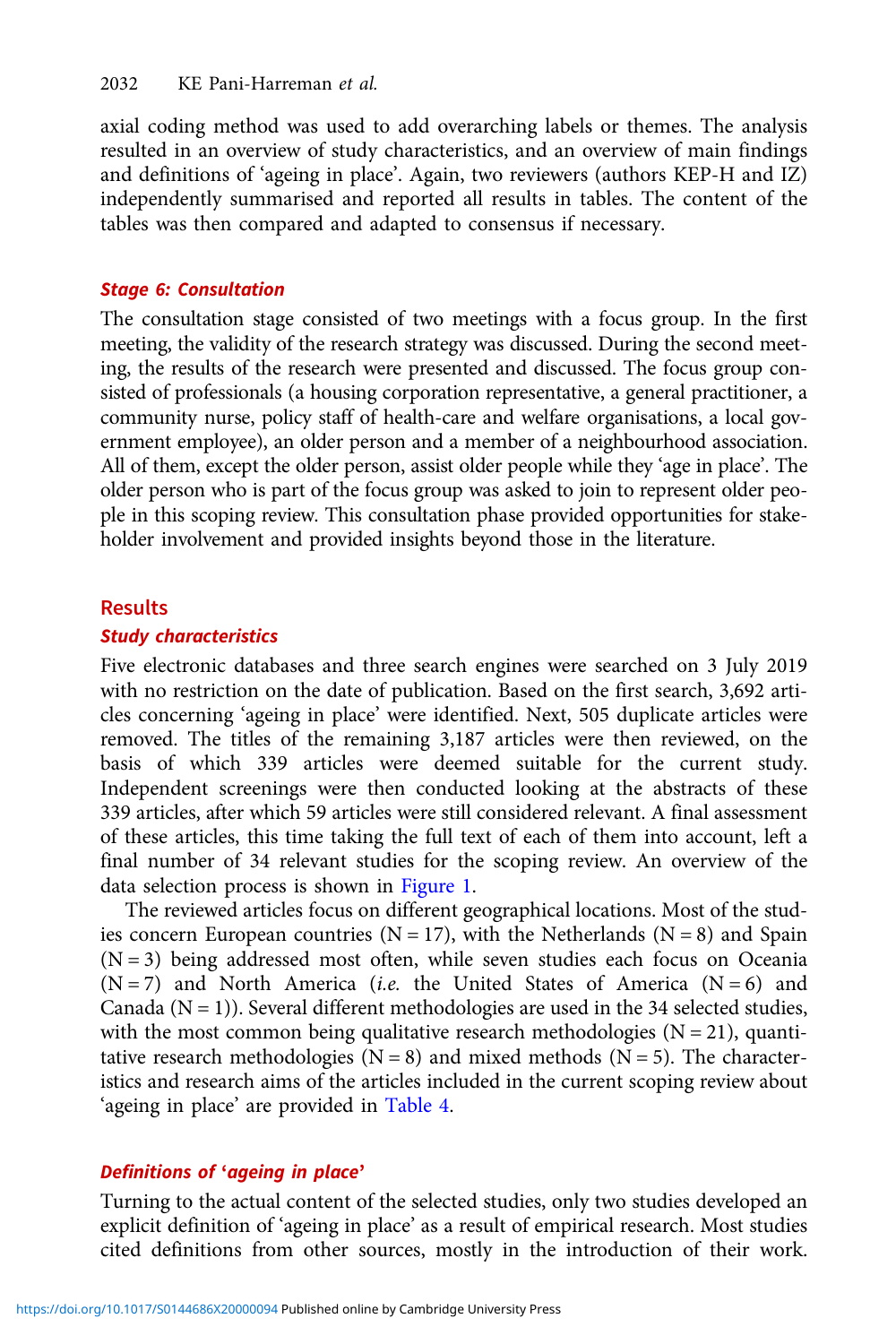<span id="page-7-0"></span>

Figure 1. Flowchart of the data selection process of the scoping review on 'ageing in place'.

Although all these 34 included studies examined aspects related to 'ageing in place', none of them were directly focused on the development of a definition of this concept. Only two studies mentioned their own definition of 'ageing in place'. Grimmer et al. ([2015](#page-32-0)) stated that 'ageing in place' is mostly about the opportunity for older people to remain in their own home for as long as possible, without having to move to a long-term care facility. Horner and Boldy [\(2008](#page-32-0): 356) defined 'ageing in place' as a 'positive approach to meeting the needs of the older person, supporting them to live independently, or with some assistance, for as long as possible'.

#### Key themes and aspects of 'ageing in place'

By structuring the data, the following key themes of 'ageing in place' were identified: place (N = 23), social networks (N = 2), support (N = 3), technology (N = 5) and personal characteristics of older people  $(N = 1)$ . See [Table 5](#page-14-0) for the main findings of the included research papers.

#### Place

Twenty-three out of the 34 studies focused on the key theme place. During the analysis of these 23 studies, a distinction between physical place and attachment to place was recognised. Some studies mentioned physical place, while others mentioned attachment to place.

Three levels of physical place are described, namely home, home environment and the neighbourhood. Studies that were focused on the physical home concern the choice between moving and making building modifications to make it easier for older people to continue living in their home (Boldy et al., [2011](#page-31-0)). Costa-Font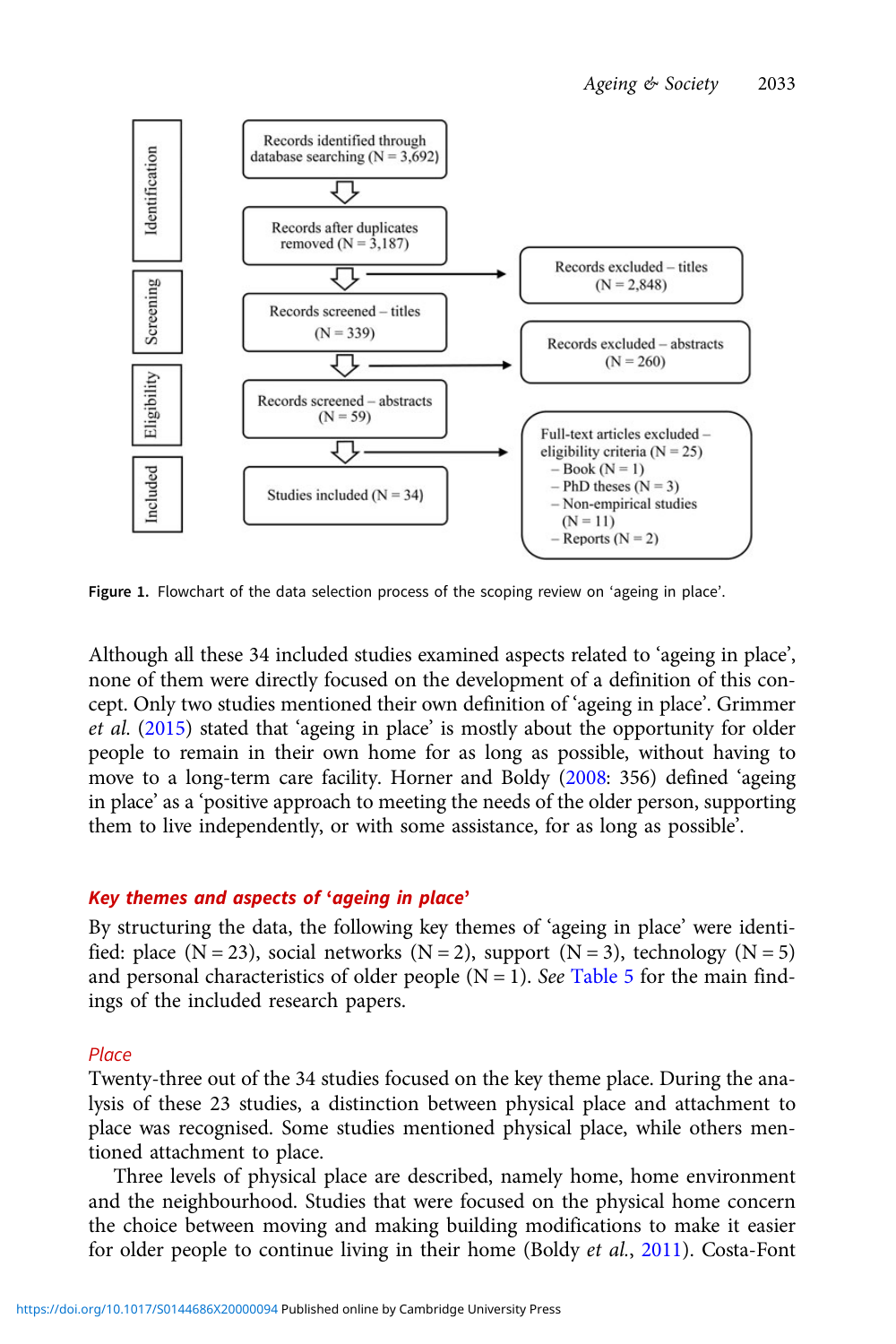<span id="page-8-0"></span>

| Table 4. Descriptions of included research papers of scoping review on 'ageing in place' |
|------------------------------------------------------------------------------------------|
|------------------------------------------------------------------------------------------|

| Authors (year), country                       | Study population                 | Perspective  | Research method                                                                                                                                   | Research aim/question                                                                                                                                                                                                                                      |
|-----------------------------------------------|----------------------------------|--------------|---------------------------------------------------------------------------------------------------------------------------------------------------|------------------------------------------------------------------------------------------------------------------------------------------------------------------------------------------------------------------------------------------------------------|
| Bradby et al. (2010),<br><b>USA</b>           | $N = 10$<br>(age 90-96)          | Older people | Mixed method (in-depth<br>interviews and participant<br>observation)                                                                              | To explore how older women take<br>responsibility for their own health and<br>care through adapting everyday<br>technologies - from slow cookers to<br>gardening tools to televisions - to fit<br>their needs and to age comfortably.                      |
| Magnusson et al.<br>(2004), Sweden            | $N = 1,527$<br>(articles)        | Research     | Qualitative research (systematic<br>literature review)                                                                                            | To provide an overview of the current<br>'state of the art' with regard to<br>information and communication<br>technology as a support for frail older<br>people living at home and their family<br>carers.                                                |
| Peek et al. (2017), The<br><b>Netherlands</b> | $N = 33$<br>(seniors)            | Older people | Qualitative research (explorative<br>longitudinal qualitative field<br>study with semi-structured<br>interviews)                                  | To understand better the origins and<br>consequences of technology<br>acquirement by independent-living<br>seniors.                                                                                                                                        |
| Peek et al. (2014), The<br><b>Netherlands</b> | $N = 16$ out of 2,841 (articles) | Research     | Qualitative research (systematic<br>literature review)                                                                                            | To provide an overview of factors<br>influencing the acceptance of electronic<br>technologies that support 'ageing in<br>place' by community-dwelling older<br>adults.                                                                                     |
| Van Hoof et al. (2011),<br>The Netherlands    | $N = 18$<br>(older adults)       | Older people | Qualitative research (comprised<br>of interviews and observations<br>of technology and<br>environmental interventions in<br>the home environment) | To investigate the needs and motives,<br>related to 'ageing in place', of the<br>respondents receiving ambient<br>intelligence technologies, and to<br>investigate whether, and how, these<br>technologies contributed to aspects of<br>'ageing in place'. |

et al.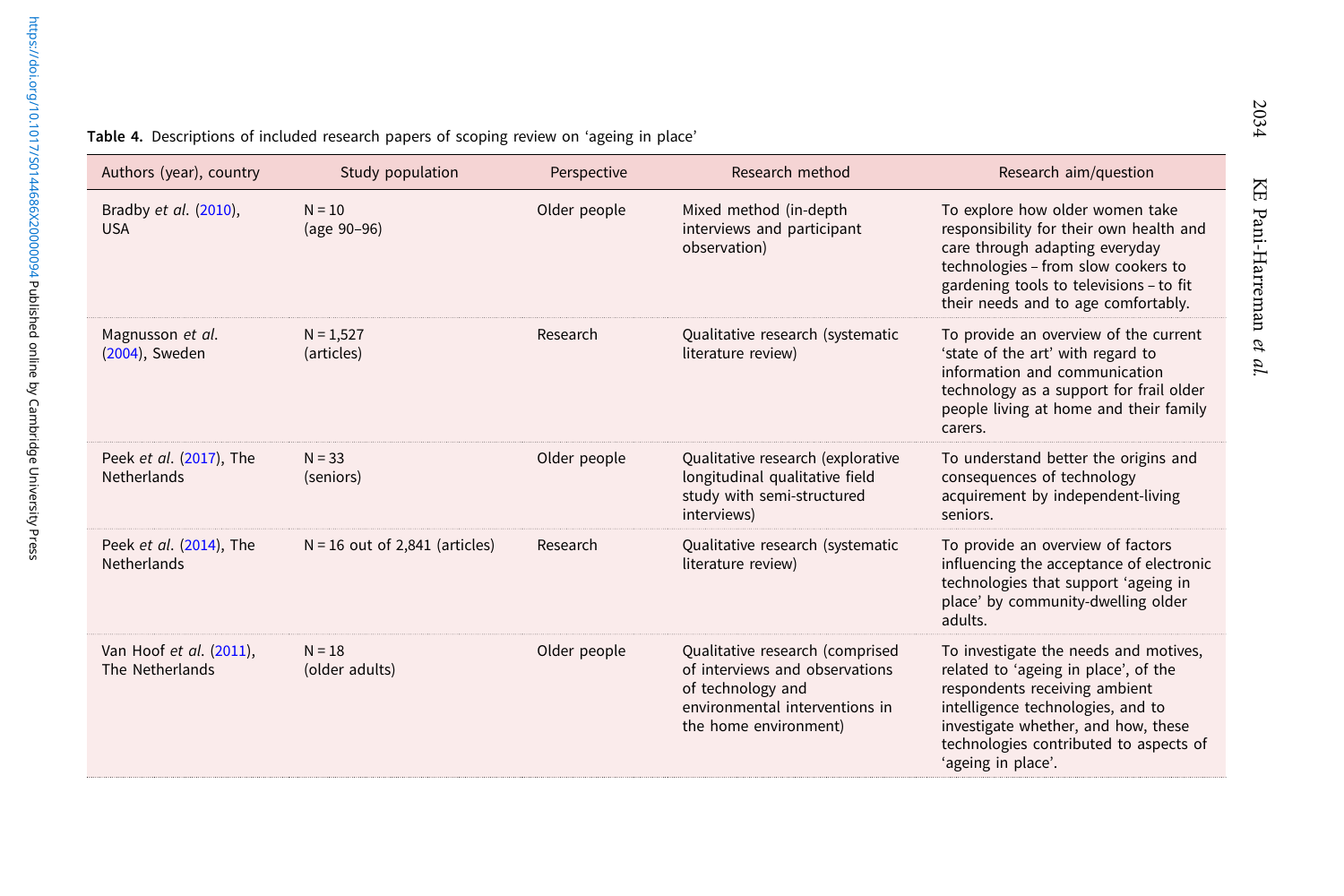| Ahn et al. (2020), USA                            | $N = 650$<br>(age $\geqslant 60$ )                                | Older people                    | Quantitative research (by an<br>online survey)                                                 | To frame the 'ageing in place' concept<br>within an extended theory of planned<br>behaviour model incorporating<br>environmental domains.                                                                                                                     |
|---------------------------------------------------|-------------------------------------------------------------------|---------------------------------|------------------------------------------------------------------------------------------------|---------------------------------------------------------------------------------------------------------------------------------------------------------------------------------------------------------------------------------------------------------------|
| Boldy et al. (2011),<br>Australia                 | $N = 6,859$ , survey<br>$N = 39$ , interviews<br>(age 55-75)      | Older people                    | Mixed method (survey followed<br>by structured interviews with a<br>sub-sample of respondents) | To investigate 'ageing in place' in terms<br>of house, locality and support, related<br>to the Western Australia members of<br>National Seniors Australia.                                                                                                    |
| <b>Butcher and Breheny</b><br>(2016), New Zealand | $N = 8$<br>(older Māori)                                          | Older<br>peoplePolicy<br>makers | Qualitative research (qualitative<br>interviews)                                               | To examine the ways that place<br>influences experiences of ageing for<br>older Māori in New Zealand.                                                                                                                                                         |
| Costa-Font et al. (2009),<br>Spain                | $N = 729$<br>(age $\geqslant$ 55)                                 |                                 | Quantitative research (survey)                                                                 | To examine, in vigorous, moderately<br>vigorous and less vigorous elderly<br>people ex-ante and current preferences<br>for housing (in older age) and its<br>suitability, given current or future needs<br>and characteristics.                               |
| Fernández-Carro<br>(2016), Spain                  | $N = 2,535$<br>(age $\geqslant 65$ )                              | Older people                    | Quantitative research (data)                                                                   | To shed light on the preferred<br>residential and care arrangements in<br>later life of the older Spanish<br>population exploring the willingness for<br>each one of the alternatives considered:<br>one's own home, the relative's home<br>and institutions. |
| Cramm et al. (2018),<br>The Netherlands           | $N = 945$ , questionnaire<br>$N = 32$ , interviews<br>(age 70-93) | Older people                    | Mixed methods (questionnaire<br>and interviews)                                                | To characterise the relationship<br>between frailty and ageing in place, and<br>to identify differences in<br>neighbourhood characteristics<br>supporting 'ageing in place' missed by<br>frail and non-frail older people.                                    |
| Han and Kim (2017),<br>Australia                  | $N = 12,252$<br>(age $\geqslant$ 55)                              | Older people<br>Policy makers   | Quantitative research (data)                                                                   | To investigate the preferences of older<br>people for staying or moving from their<br>current home and neighbourhood. It                                                                                                                                      |
|                                                   |                                                                   |                                 |                                                                                                |                                                                                                                                                                                                                                                               |

(Continued) 2035

Ageing & Society

Ageing  $\mathop{\mathsf{e}}\nolimits$  Society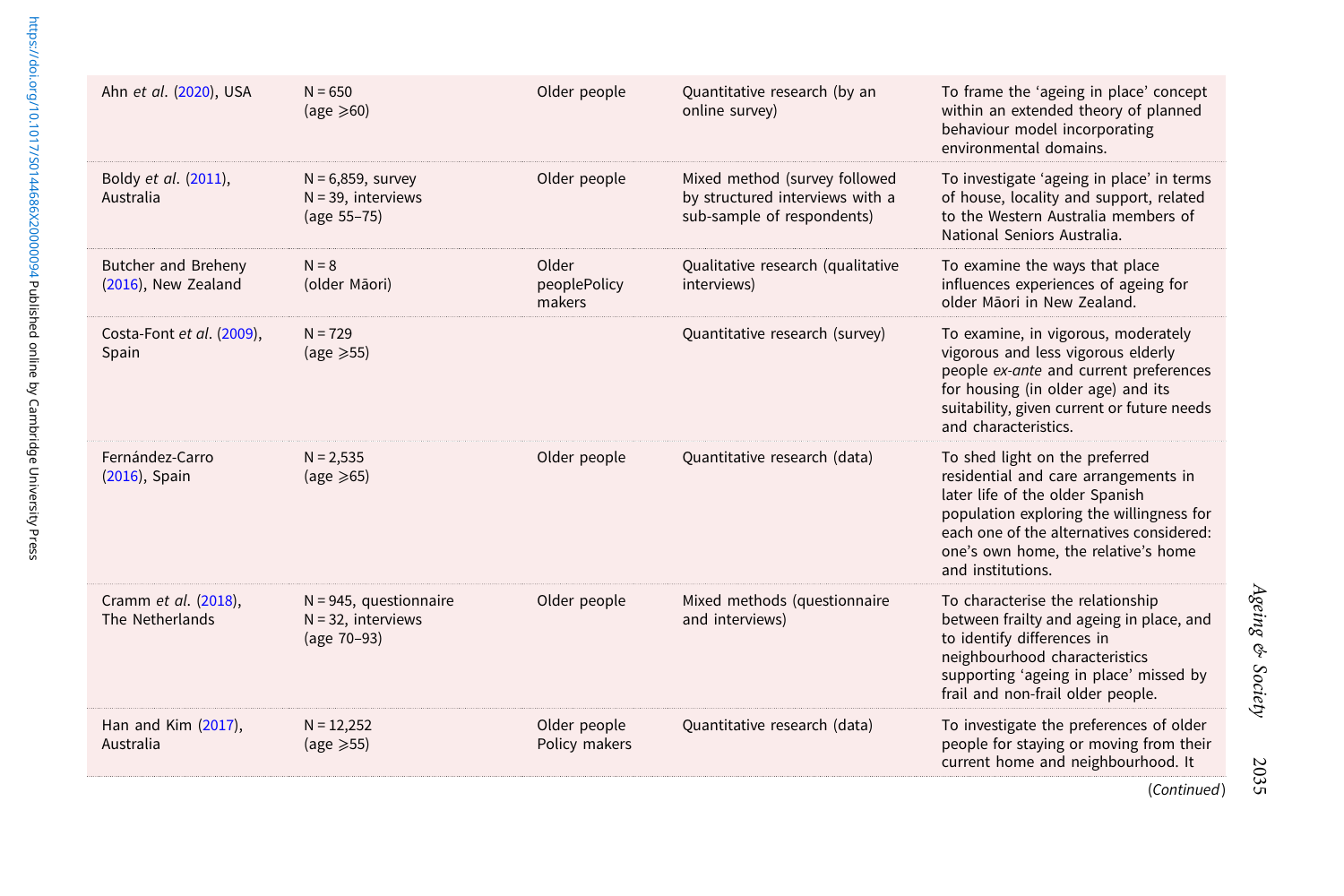#### Table 4. (Continued.)

| Authors (year), country                      | Study population                                                                 | Perspective  | Research method                                                                                        | Research aim/question                                                                                                                                                             |
|----------------------------------------------|----------------------------------------------------------------------------------|--------------|--------------------------------------------------------------------------------------------------------|-----------------------------------------------------------------------------------------------------------------------------------------------------------------------------------|
|                                              |                                                                                  |              |                                                                                                        | also elucidates the factors associated<br>with the decision to age in home and<br>the decision to age in neighbourhood.                                                           |
| Hillcoat-Nallétamby<br>and Ogg (2014), UK    | $N = 4,079$<br>$\text{(age } \geqslant 50\text{)}$                               | Older people | Quantitative research (data)                                                                           | To examine the likelihood that a desire<br>to move will be shaped by dislikes<br>about home and neighbourhood<br>environments, amongst older Welsh<br>people.                     |
| Horner and Boldy<br>(2008), Australia        | $N = not reported$                                                               | Older people | Qualitative research (action<br>research study)                                                        | To investigate the complexities and<br>challenges of change in an aged care<br>community in Western Australia.                                                                    |
| John and Gunter<br>(2016), USA               | $N = 387$ , survey<br>$N = 237$ , participatory<br>processes<br>(elderly people) | Older people | Mixed-method study (survey<br>and participatory processes)                                             | To gain a better understanding of the<br>urban and rural contexts for<br>place-based ageing to inform<br>programmes and policy.                                                   |
| Kerbler et al. (2017),<br>Slovenia           | $N = 930$<br>(age $\geqslant$ 50)                                                | Older people | Quantitative research (survey)                                                                         | Analysing how attached the elderly in<br>Slovenia are to their homes and wider<br>living environment and how satisfied<br>they are with living there.                             |
| Martens (2017), Norway                       | $N = 27$<br>(articles)<br>$N = 89$ (municipalities)                              | Government   | Mixed-method study (structured<br>literature review and<br>qualitative/quantitative<br>document study) | Which housing alternatives are<br>compatible with the 'ageing in place'<br>concept? Who are responsible for<br>providing housing in old age?                                      |
| Mesthrige and Cheung<br>$(2019)$ , Hong Kong | $N = 224$<br>(seniors)                                                           | Older people | <b>Ouantitative research</b><br>(questionnaire survey)                                                 | To investigate whether the introduced<br>design elements and facilities satisfy<br>the numerous special needs of the<br>seniors in line with the concept of<br>'ageing in place'. |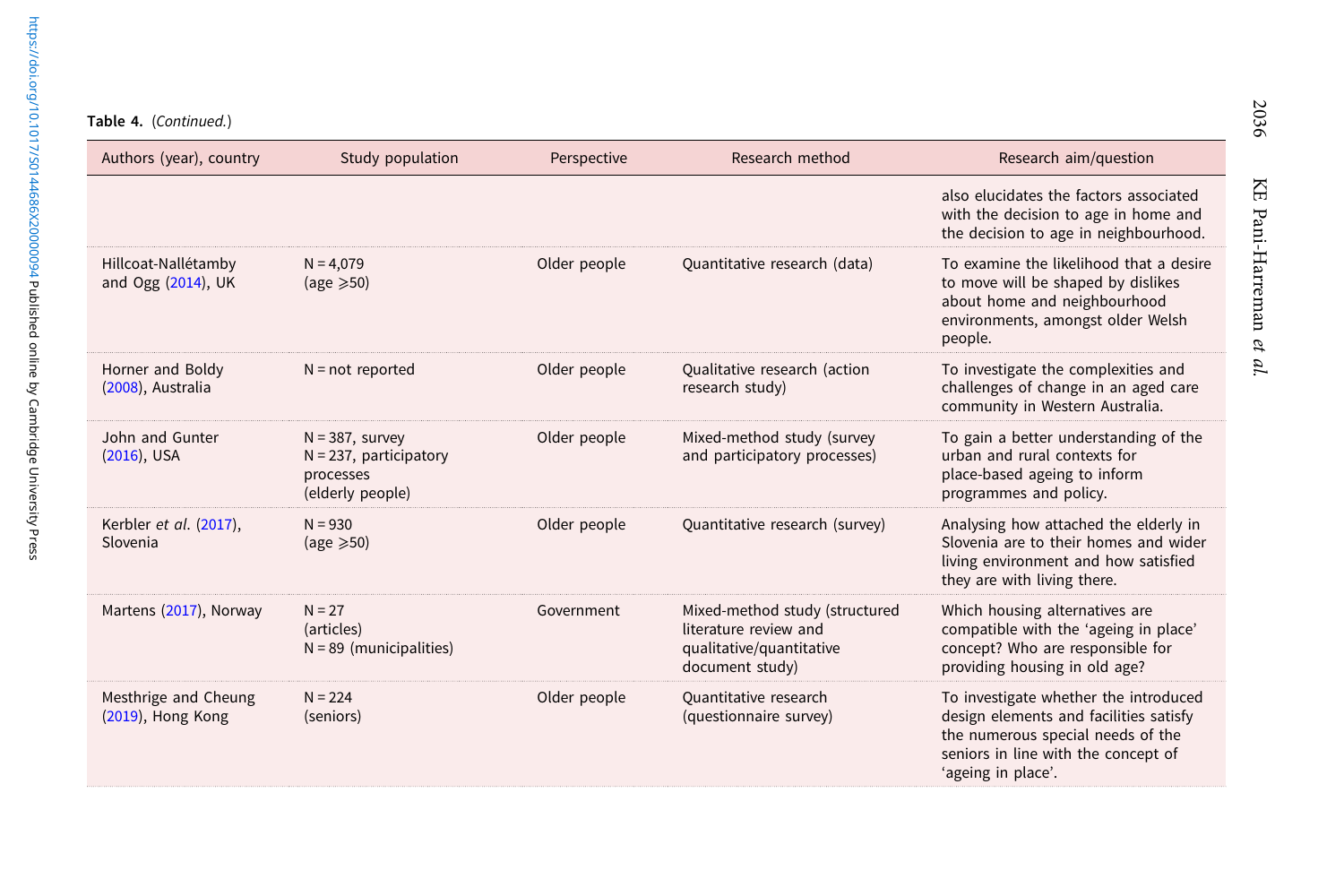| Norazizan et al. (2006),<br>Malaysia       | $N = 386$<br>$\text{(age } \geq 60)$                                                                                                              | Older people           | Qualitative research (interviews)                      | To describe the difficulties faced by<br>older Malaysians in their present home<br>environment.                                                                                                                                                                                                          |
|--------------------------------------------|---------------------------------------------------------------------------------------------------------------------------------------------------|------------------------|--------------------------------------------------------|----------------------------------------------------------------------------------------------------------------------------------------------------------------------------------------------------------------------------------------------------------------------------------------------------------|
| Peace et al. (2011), UK                    | $N = 54$<br>(age 61-93)                                                                                                                           | Older people           | Qualitative research (focus<br>groups)                 | To reflect the diversity of people and<br>places in three areas. Metropolitan/<br>urban (London Borough of Haringey);<br>small town/urban/suburban (the town<br>of Bedford) and small town/village/<br>semi-rural (the county of<br>Northamptonshire).                                                   |
| Renaut et al. (2015),<br>France            | $N = 11$<br>(age 79-89)<br>$N = 17$<br>(carers)                                                                                                   | Older people<br>Carers | Qualitative research (interviews)                      | To understand how individuals<br>construct the space both within their<br>own home and their immediate<br>surroundings and how this construction<br>is linked to their own perception of<br>ageing and growing old.                                                                                      |
| Roy et al. (2018),<br>Canada               | $N = 86$ out of 660 articles                                                                                                                      | Research               | Qualitative research (systematic<br>literature review) | To identify the sets of factors<br>influencing the housing<br>decision-making of older adults.                                                                                                                                                                                                           |
| Sixsmith and Sixsmith<br>$(2008)$ , UK     | $N = 40$<br>(age 80-89)                                                                                                                           | Older people           | Qualitative research (interviews)                      | To illustrate the problems and<br>challenges that exists in relation to<br>'ageing in place' in the UK.                                                                                                                                                                                                  |
| Van Dijk (2015),<br>The Netherlands        | $N = 32$<br>(Ireland)                                                                                                                             | Older people           | Qualitative research (discussion<br>groups)            | To examine frail and non-frail older<br>peoples' perceptions of the relative<br>importance of ideal neighbourhood<br>characteristics for 'ageing in place'.                                                                                                                                              |
| Van Hees et al. (2017),<br>The Netherlands | $N = 18$<br>(age 70-85)<br>$N = 14$ professionals (social<br>workers, housing<br>consultants, neighbourhood<br>managers and community<br>workers) | Professionals          | Qualitative research (photo<br>voicing)                | To advance the investigation of 'ageing<br>in place' by not only focusing on which<br>constraints and regulators older adults<br>recognise in their environment, but by<br>also exploring how their constructions<br>of ageing in place connect or interact<br>with those of local professionals (social |

(Continued) 2037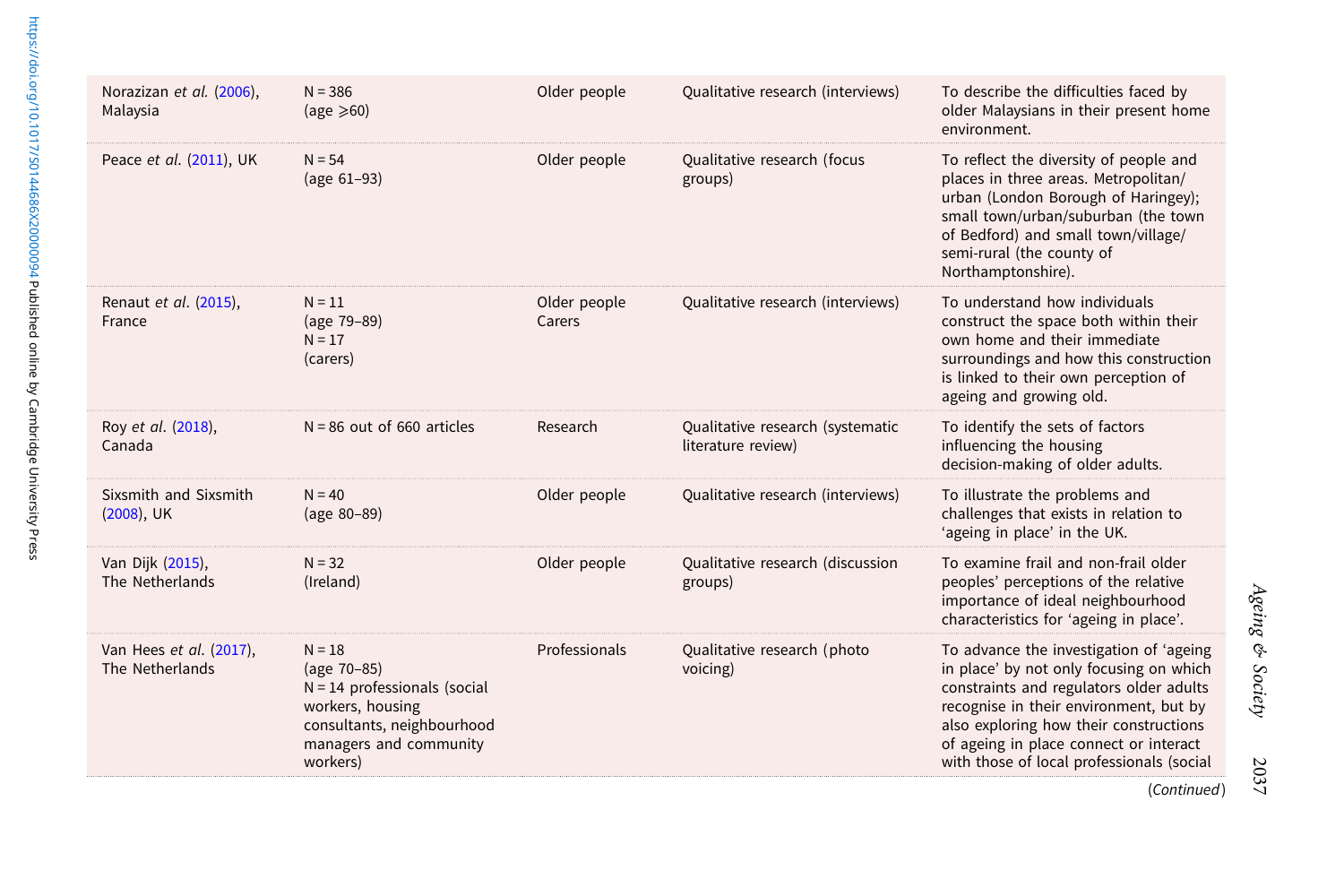| Table 4. (Continued.) |
|-----------------------|
|-----------------------|

| Authors (year), country                       | Study population                                                                             | Perspective                   | Research method                                                                          | Research aim/guestion                                                                                                                                                                                                                                                                                  |
|-----------------------------------------------|----------------------------------------------------------------------------------------------|-------------------------------|------------------------------------------------------------------------------------------|--------------------------------------------------------------------------------------------------------------------------------------------------------------------------------------------------------------------------------------------------------------------------------------------------------|
|                                               |                                                                                              |                               |                                                                                          | workers, housing consultants,<br>neighbourhood managers and<br>community workers) who translate<br>'ageing in place' policies into daily<br>practices.                                                                                                                                                 |
| Van Hees et al. (2018),<br>The Netherlands    | $N = 28$ older people<br>$N = 48$ (policy makers,<br>directors, partners of older<br>people) | Older people<br>Policy makers | Qualitative research (interviews<br>and focus groups)                                    | To explore what the development of<br>lifecycle robust neighbourhoods means<br>in relation to notions of 'ageing in<br>place' and age-friendly communities.                                                                                                                                            |
| Vasunilashorn et al.<br>(2012), USA           | Articles published from 1980<br>to 2010                                                      | Research                      | Qualitative research (systematic<br>review)                                              | To examine how the literature on<br>'ageing in place' has changed over time<br>in highly visible gerontology journals,<br>with a focus on analysing trends related<br>to the amount, location and variety of<br>research topics.                                                                       |
| Wiles et al. (2011),<br>New Zealand           | $N = 121$<br>(age 56-92)                                                                     | Older people                  | Qualitative research (focus<br>groups and interviews)                                    | To illuminate the concept of 'ageing in<br>place' in terms of functional, symbolic,<br>and emotional attachments and<br>meanings of homes, neighbourhoods<br>and communities.                                                                                                                          |
| Dobner et al. (2016),<br>The Netherlands, USA | $N = 40$<br>(older adults)                                                                   | Older people                  | Qualitative research (in-depth<br>interviews and multiple<br>(within-case) observations) | What are the experiences of formal and<br>informal social support and<br>neighbourhood ties of older adults<br>'ageing in place' in Amsterdam and<br>Portland? And how can differences<br>between Amsterdam and Portland be<br>understood in relation to differences in<br>welfare state arrangements? |

‐Harreman

et al.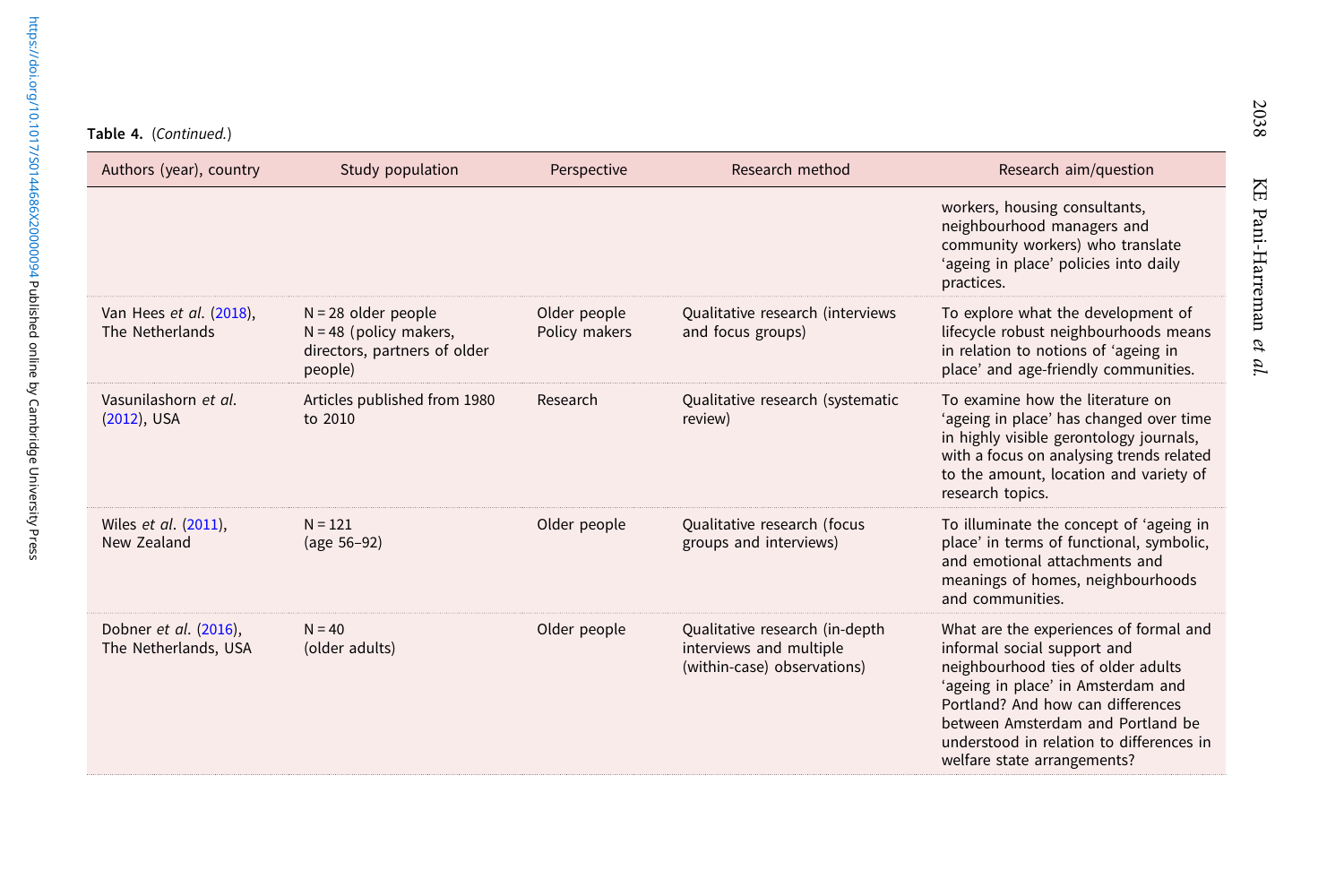| Wilkinson-Meyers et al.<br>(2014), New Zealand | $N = 3,753$<br>(age ≥75, New Zealanders)<br>(age $\geqslant$ 65, Maori) | Older people | Quantitative research<br>(questionnaire)                                 | To describe the met and unmet need<br>for personal assistance reported by<br>New Zealanders living in the<br>community.                                                                                        |
|------------------------------------------------|-------------------------------------------------------------------------|--------------|--------------------------------------------------------------------------|----------------------------------------------------------------------------------------------------------------------------------------------------------------------------------------------------------------|
| Grimmer et al. (2015),<br>Australia            | $N = 42$<br>$\text{(age } \geq 65)$                                     | Older people | Qualitative research (interviews<br>and focus groups)                    | To explore and synthesise the<br>experience and perspectives of older<br>people planning for and experiencing<br>'ageing in place'.                                                                            |
| Doblas (2018), Spain                           | $N = 68$<br>$(age 63-92)$                                               | Older people | Qualitative research (discussion<br>groups and theoretical<br>framework) | To examine why living arrangements<br>among the elderly are changing in<br>Spain.                                                                                                                              |
| Roberts et al. (2017),<br><b>USA</b>           | $N = 23$<br>$\text{(age } \geq 65)$<br>$N = 20$<br>$(age 8-25)$         | Older people | Qualitative research (interviews)                                        | To highlight Active Aging for L.I.F.E., an<br>intergenerational pilot health initiative<br>developed and implemented in the<br>state of Oklahoma.                                                              |
| Versey (2018), USA                             | $N = 98$<br>$\text{(age } \geqslant 55)$                                | Older people | Qualitative research (interviews<br>and focus groups)                    | To explore how neighbourhood<br>changes are viewed by lower-income,<br>long-term residents 'ageing in place' in<br>a neighbourhood that has undergone,<br>and is still undergoing, waves of<br>gentrification. |

Notes: UK: United Kingdom. USA: United States of America.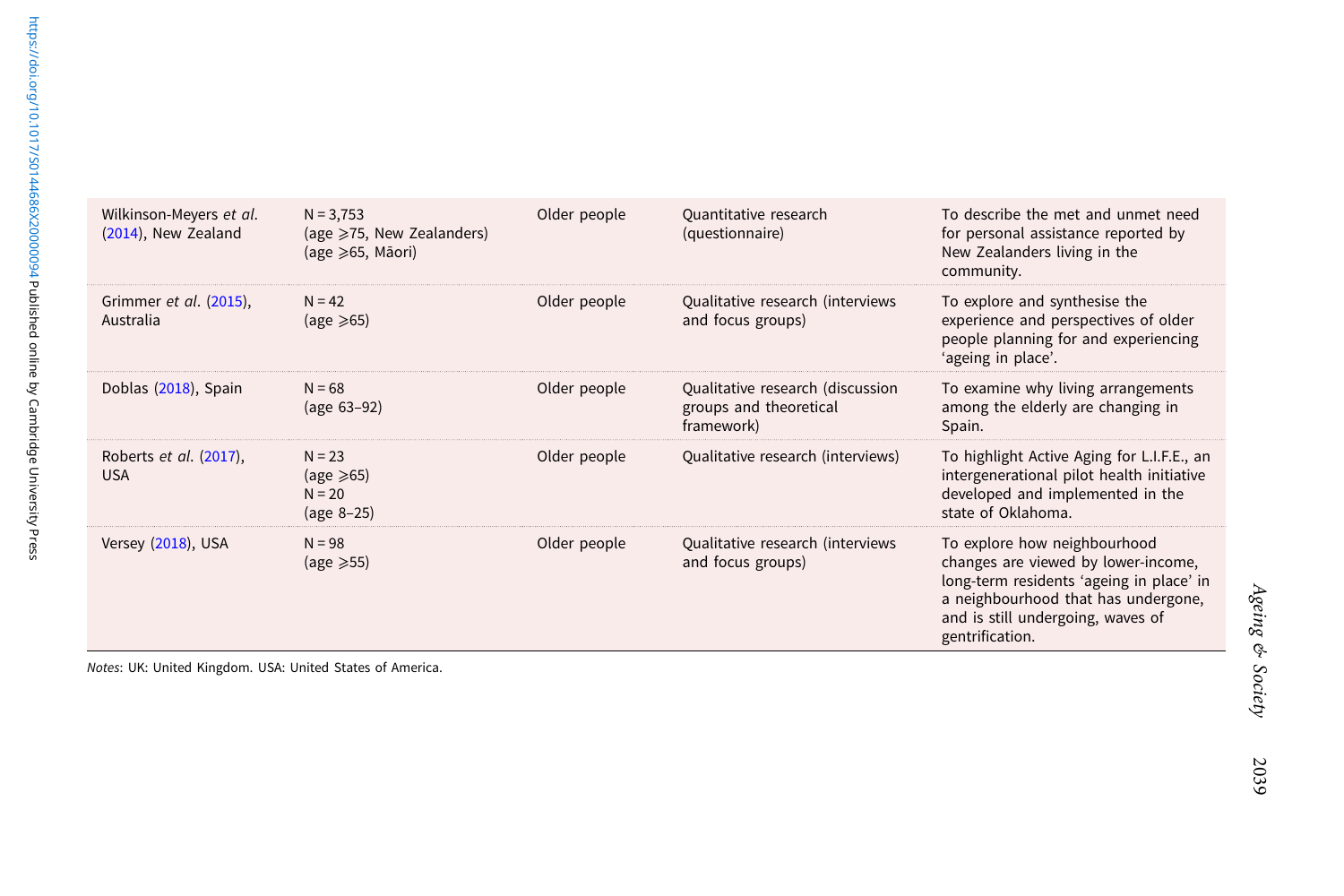#### <span id="page-14-0"></span>Table 5. Main findings of included studies of scoping review on 'ageing in place'

| Authors, country                       | Key themes | Aspects                                                           | Key findings                                                                                                                                                                                                                                                                                                                                                                                                                                                          |
|----------------------------------------|------------|-------------------------------------------------------------------|-----------------------------------------------------------------------------------------------------------------------------------------------------------------------------------------------------------------------------------------------------------------------------------------------------------------------------------------------------------------------------------------------------------------------------------------------------------------------|
| Bradby et al. (2010), USA              | Technology | Mobility<br><b>Communications Technologies</b><br>Biotechnologies | The spectrum of technologies enables the mobility for<br>elderly. These tools help them stay connected and in<br>control, to foster intellectual growth and, by<br>association, the health benefits that scientists now<br>associate with brain stimulation. Technologies are key<br>instruments for self-care, tools that can elicit creativity,<br>connection, expression, health and even exciting new<br>challenges.                                              |
| Magnusson et al. (2004),<br>Sweden     | Technology | Information and communication technology                          | The use of a variety of search terms for information<br>and communication technology, family carers, older<br>people and home care in the main brought up the<br>health telematics literature and, to a lesser extent, the<br>nursing and gerontology literature. The key theme was<br>telehealth and telecare models in home care for older<br>people and their family carers.                                                                                       |
| Peek et al. (2017),<br>The Netherlands | Technology | Acquirements                                                      | A new conceptual model which provides an integrative<br>perspective on why and how technologies are<br>acquired, and why these may or may not prove to be<br>appropriate and effective, considering an<br>independent-living senior's needs. Externally driven<br>and purely desire-driven acquirements led to a higher<br>risk of sub-optimal use and low levels of need<br>satisfaction.                                                                            |
| Peek et al. (2014),<br>The Netherlands | Technology | Support 'ageing in place'<br>Acceptance                           | Most articles investigated acceptance of technology<br>that enhances safety or provides social interaction.<br>Acceptance in the pre-implementation is influenced by<br>27 factors, divided into six themes: concerns regarding<br>technology (e.g. high cost, privacy implications and<br>usability factors), expected benefits of technology (e.g.<br>increased safety and perceived usefulness), need for<br>technology (e.g. perceived need and subjective health |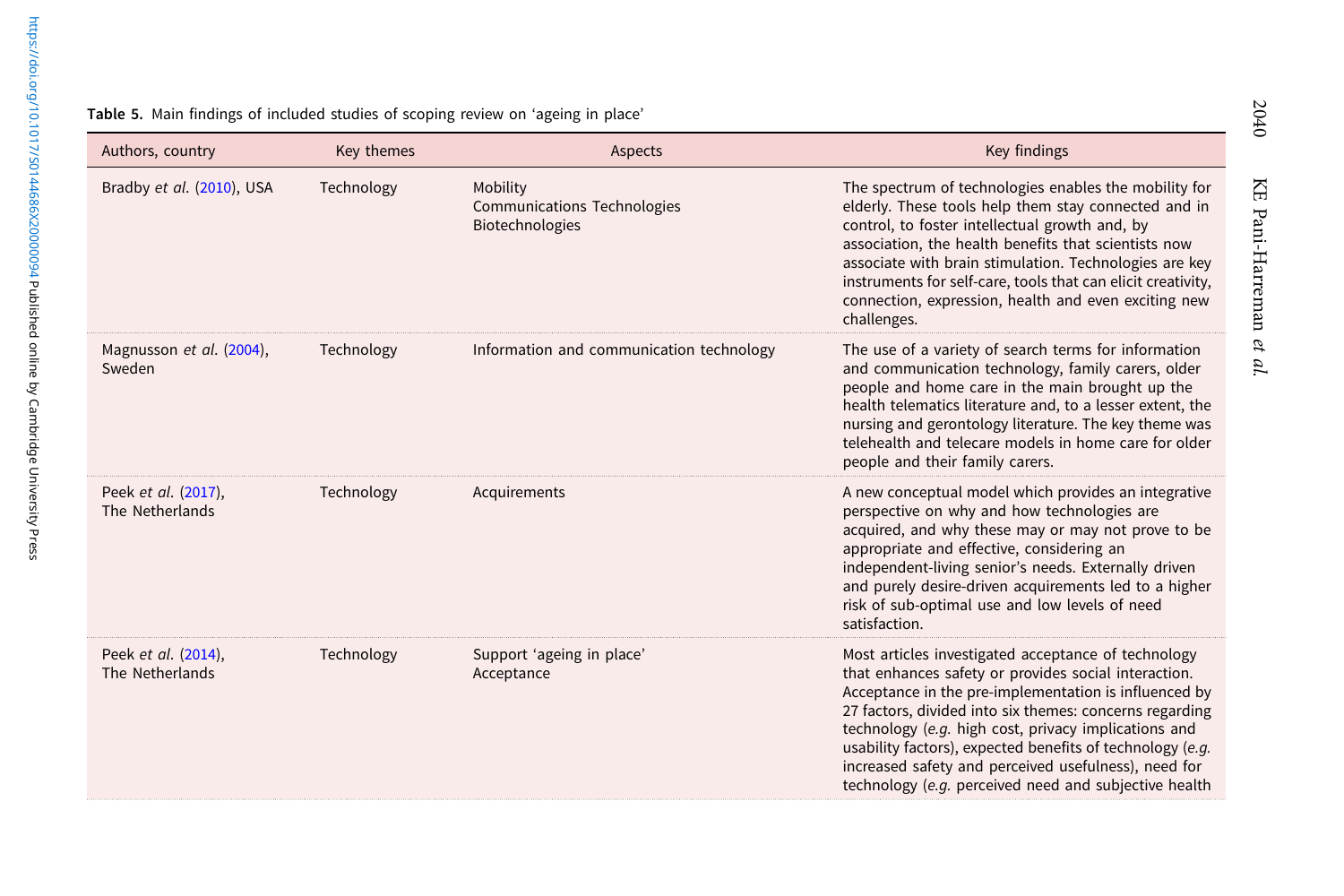|                                            |            |                                                          | status), alternatives to technology (e.g. help by family<br>or spouse), social influence (e.g. influence of family,<br>friends and professional care-givers) and<br>characteristics of older adults (e.g. desire to age in<br>place).                                                                                                                                                                                                                                                                                                                                 |
|--------------------------------------------|------------|----------------------------------------------------------|-----------------------------------------------------------------------------------------------------------------------------------------------------------------------------------------------------------------------------------------------------------------------------------------------------------------------------------------------------------------------------------------------------------------------------------------------------------------------------------------------------------------------------------------------------------------------|
| Van Hoof et al. (2011),<br>The Netherlands | Technology | Ambient intelligence technology<br>(safety and security) | The most prominent reason was to improve the sense<br>of safety and security, in particular, in case of fall<br>incidents, when people were afraid not to be able to<br>use their existing emergency response systems. The<br>ambient intelligence technologies were initially seen<br>as a welcome addition to strategies already adopted<br>by the respondents, including a variety of home<br>modifications and assistive devices. The systems<br>tested increased the sense of safety and security and<br>helped to postpone institutionalisation.                |
| Ahn et al. (2020), USA                     | Place      | Environmental domains                                    | The results confirmed the significant mediating role of<br>the TPB (Theory of Planned Behaviour) components<br>between the path from personal, built and<br>interpersonal environments to 'ageing in place'<br>intention. Except for one built environmental<br>construct (housing satisfaction), personal and<br>interpersonal environmental constructs were found to<br>indirectly affect 'ageing in place' intention. One of the<br>interpersonal environmental constructs, social<br>connectedness, was revealed as the strongest factor in<br>this relationship. |
| Boldy et al. (2011),<br>Australia          | Place      | Holistic view of place<br>Housing<br>Locality<br>Support | Overall, 44% of respondents had carried out building<br>modifications to make it easier for them to continue<br>living in their home; this proportion steadily increased<br>with age. Remaining 'independent' is a key aim as<br>people age. The study has shown the importance,<br>both for older people and policy makers, of each of<br>three key themes related to place: 'housing', 'locality'<br>and 'support'. These three key themes, and associated                                                                                                          |

(Continued)

Ageing & Society

Ageing  $\mathop{\mathsf{e}}\nolimits$  Society

2041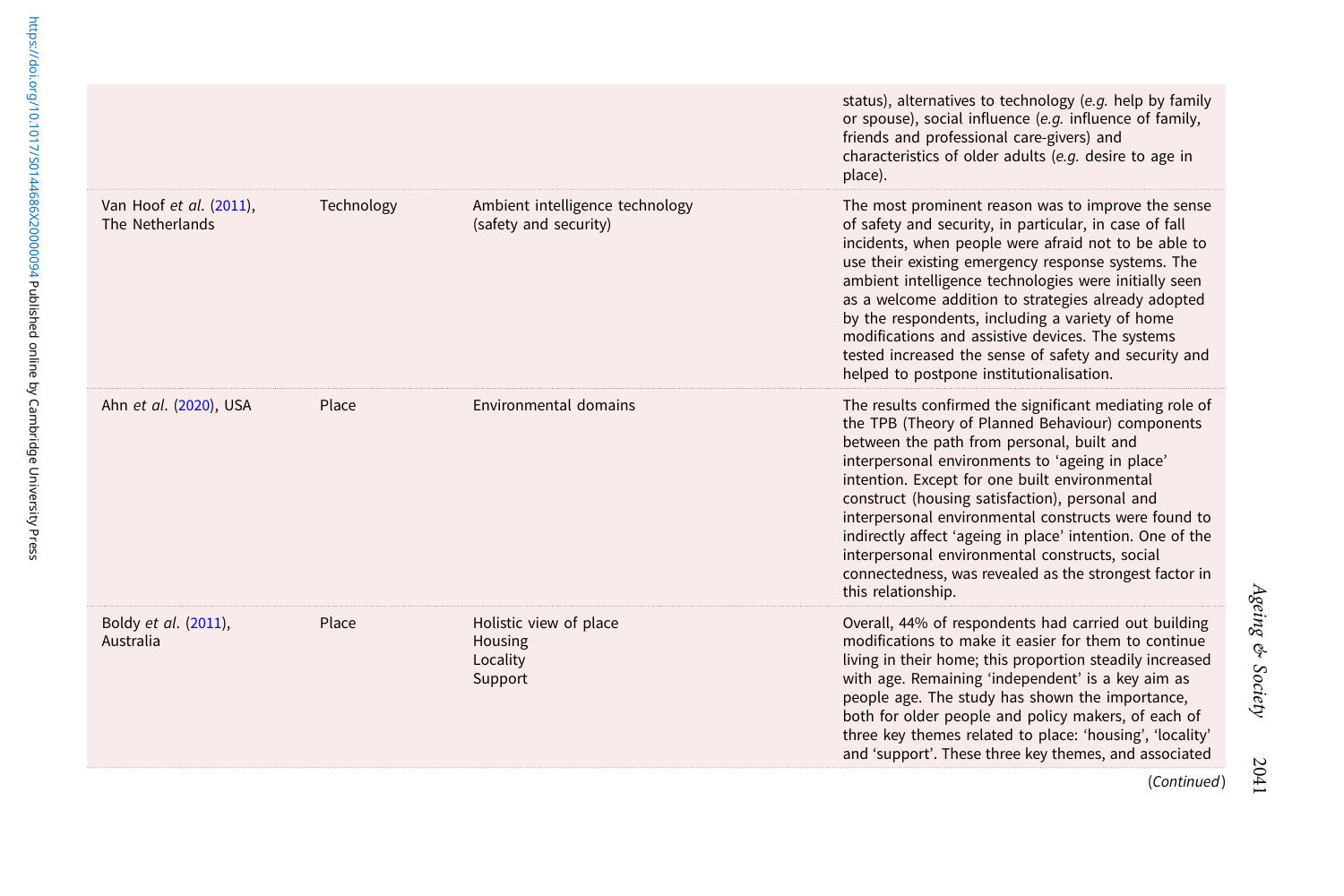|  |  | Table 5. (Continued.) |
|--|--|-----------------------|
|--|--|-----------------------|

| Authors, country                           | Key themes | Aspects                                                                     | Key findings                                                                                                                                                                                                                                                                                                                                                                                                                                                                                                                                                                                                               |
|--------------------------------------------|------------|-----------------------------------------------------------------------------|----------------------------------------------------------------------------------------------------------------------------------------------------------------------------------------------------------------------------------------------------------------------------------------------------------------------------------------------------------------------------------------------------------------------------------------------------------------------------------------------------------------------------------------------------------------------------------------------------------------------------|
|                                            |            |                                                                             | push-pull factors, have different influences on<br>people's moving or staying decisions at different<br>lifestages.                                                                                                                                                                                                                                                                                                                                                                                                                                                                                                        |
| Butcher and Breheny<br>(2016), New Zealand | Place      | Physical and social environment<br>Place attachment<br>Cultural<br>identity | Through their connection to place, the participants<br>drew on a comforting and comfortable dependence on<br>land and family to enable autonomy in later life.<br>Rather than seeking to maintain independence in<br>terms of avoiding reliance on others, older Māori<br>conceptualised older age through autonomy and<br>freedom to live in accordance with Māori values.                                                                                                                                                                                                                                                |
| Costa-Font et al. (2009),<br>Spain         | Place      | Suitability of housing<br>Mobility<br>Accessibility                         | Adequate housing conditions (mobility/accessibility)<br>are essential for individual quality of life and certain<br>aspects of individual wellbeing. 'Ageing in place'<br>seems to be preferred by the vast majority of the<br>population, although the suitability of housing for old<br>age is not guaranteed by encouraging the elderly to<br>stay in their dwellings. 'Ageing in place' may still be the<br>preferred option because the psycho-social benefits of<br>remaining in the same, less uncertain, environment<br>could outweigh the disadvantages.                                                          |
| Fernández-Carro (2016),<br>Spain           | Place      | Ideal living environment<br>Own home<br>Children<br>Family-oriented values  | About 90% of the respondents declared that they<br>would prefer to live in their own home as long as they<br>retain good physical and cognitive functioning, even if<br>during this time they live alone. They prefer ageing in<br>their own home if such a situation would imply a<br>sufficient level of autonomy. On the other hand, when<br>Spanish older people were asked about their<br>preferences should they suffer from some physical or<br>cognitive limitation, more than half - 56% - identified<br>co-residence with a relative, principally the adult<br>children's home, as the ideal living environment. |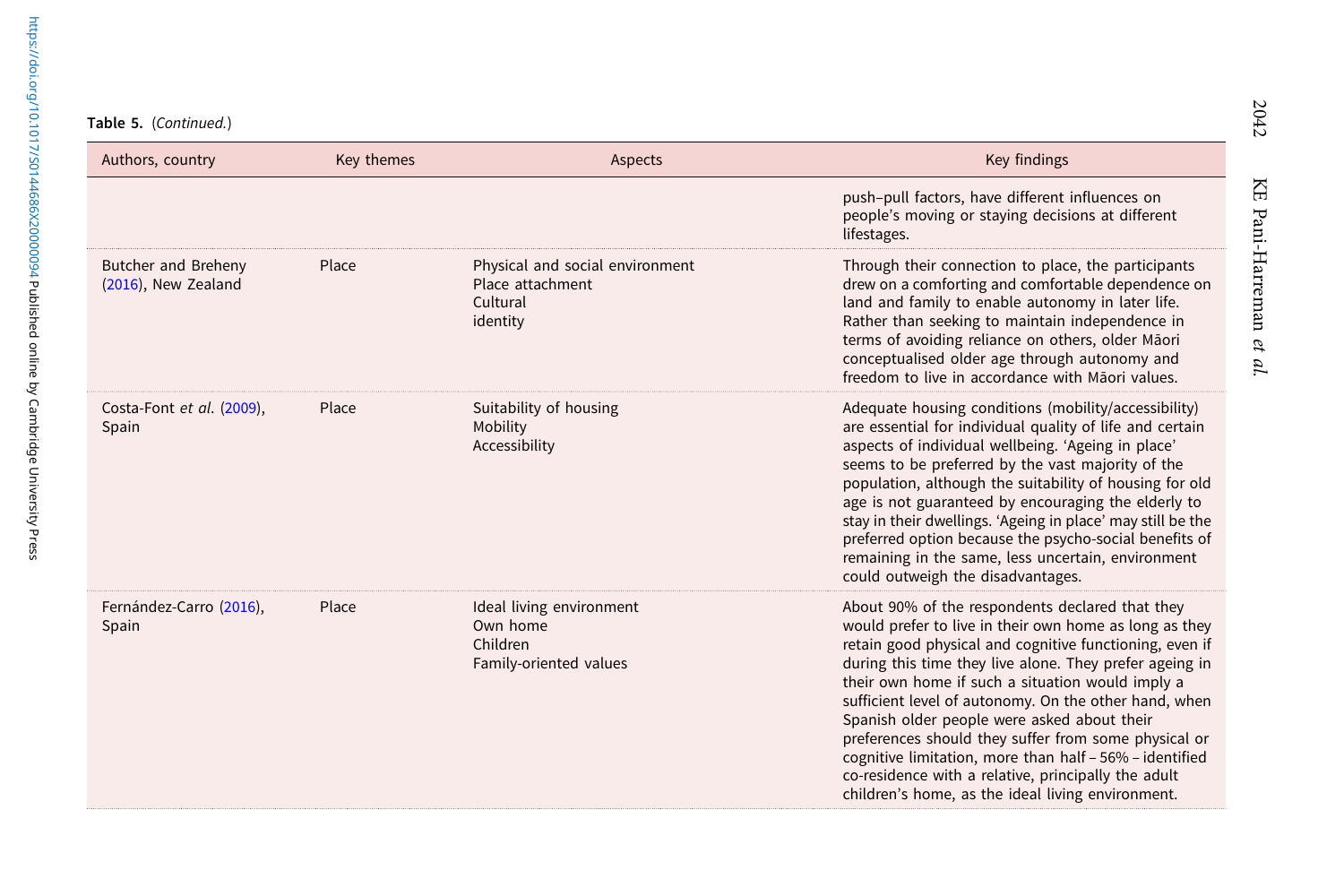| doi.org/10.1017/S0144686X20000094 Published online by Cambridge University Press | Cramm et al. (2018),<br>The Netherlands   | Pla |
|----------------------------------------------------------------------------------|-------------------------------------------|-----|
|                                                                                  | Han and Kim (2017),<br>Australia          | Pla |
|                                                                                  | Hillcoat-Nallétamby and<br>Ogg (2014), UK | Pla |

ace Neighbourhood characteristics Supporting 'ageing in place' Age-friendly environment

ace **Home** Neighbourhood Community Social ties

ace **Home environment** Attachment to place Design LocationMaintenance

Results showed that gender, age and especially frailty were related to missed neighbourhood characteristics. People displayed awareness of their increasing frailty and often acknowledged that it increased the need for neighbourhood characteristics enabling them to age in place. Conclusion is that dependence on neighbourhood varies with frailty status. This relationship is dynamic; with frailty, older people become more dependent on their neighbourhood.

People aged <sup>55</sup> and over prefer to stay in their current neighbourhood. They were more likely to intend to move from their current house but not to change their current local community. Older people with <sup>a</sup> higher income are more likely to intend to move house but want to stay in the same community to maintain their strong social ties. Also is found that retirement entails the adjustment of housing consumption; the number of bedrooms in one'<sup>s</sup> current dwelling is an important predictor of downsizing.

Wishing to move is more pronounced for dislikes about the home than the neighbourhood, and along with our descriptive analysis of the actual nature of dislikes, indicates that older people'<sup>s</sup> concerns about the structural design features, location and maintenance aspects of their home environment can lead to serious consideration of residential mobility. This suggests that the design constraints of the home environment can potentially impede <sup>a</sup> sense of personal competence about being able to age in place, to the extent that feelings of attachment to place are progressively overridden, giving way to thoughts about the desirability of moving.

Ageing & Society Ageing & Society 2043

(Continued)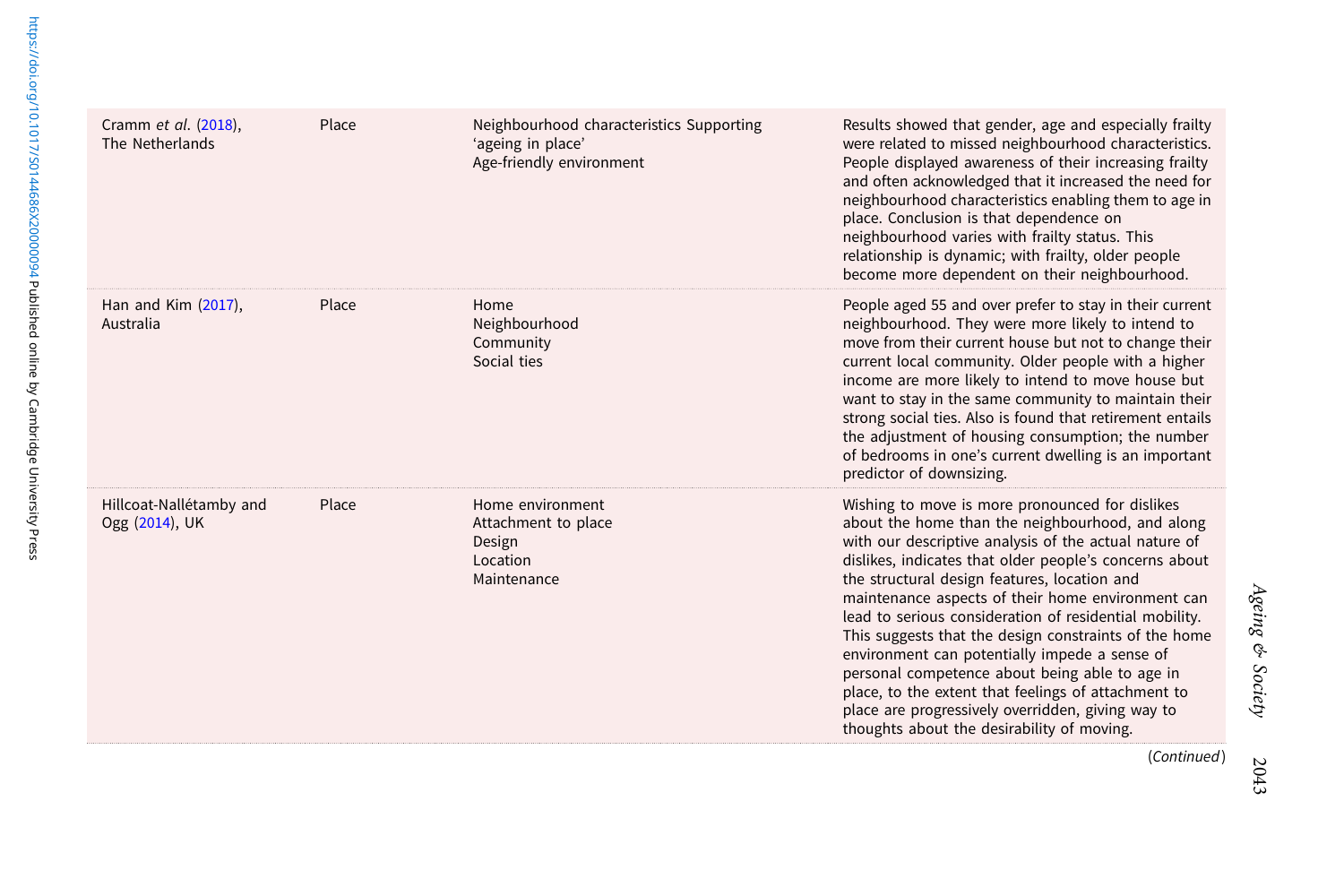|  | Table 5. (Continued.) |
|--|-----------------------|
|--|-----------------------|

| Authors, country                          | Key themes | Aspects                                                                                                             | Key findings                                                                                                                                                                                                                                                                                                                                                                                                                                                                                      |
|-------------------------------------------|------------|---------------------------------------------------------------------------------------------------------------------|---------------------------------------------------------------------------------------------------------------------------------------------------------------------------------------------------------------------------------------------------------------------------------------------------------------------------------------------------------------------------------------------------------------------------------------------------------------------------------------------------|
| Horner and Boldy (2008),<br>Australia     | Place      | Wellbeing<br>Empowerment<br>Social connection                                                                       | Older people prefer to live in their own home, rather<br>than in an institution or care centre. The literature<br>reveals the importance of wellbeing, expressed as<br>quality of life, empowerment, 'ageing-in-place' and<br>social connection.                                                                                                                                                                                                                                                  |
| John and Gunter (2016),<br><b>USA</b>     | Place      | <b>Community Environment</b>                                                                                        | For the 'engAGE in Community Age-Friendly Model',<br>the World Health Organization's 'age-friendly' topic<br>areas were categorised into three separate (but not<br>isolated) environmental categories: physical (i.e.<br>outdoor spaces and buildings, transportation,<br>housing), social (i.e. social participation, respect and<br>social inclusion, civic participation, employment) and<br>service (i.e. communications and information,<br>community support, health services).            |
| Kerbler et al. (2017),<br>Slovenia        | Place      | Attachment to home<br>Wider living environment                                                                      | The respondents reported that they were very satisfied<br>with their immediate and wider living environment<br>and that they were very attached to it.                                                                                                                                                                                                                                                                                                                                            |
| Martens (2017), Norway                    | Place      | Home adaptions<br>Long-term family home<br>Familiar surroundings<br>Housing alternatives<br>Living in the community | There is no agreement on place in 'ageing in place'.<br>'Ageing in place' policies entail joint individual and<br>public responsibility for housing. Different policy<br>expressions of 'ageing in place' at national and local<br>government levels are demonstrated.                                                                                                                                                                                                                            |
| Mesthrige and Cheung<br>(2019), Hong Kong | Place      | Micro-, meso- and macro-scales                                                                                      | Senior tenants were generally satisfied with the<br>present living environments in the estates. At the<br>micro-scale, seniors were satisfied with the level of<br>privacy and sense of autonomy derived from the<br>present design features in their homes. For the<br>meso-scale, the study revealed that the seniors were<br>particularly satisfied with the design elements such as<br>convenient transportation and accessibility, including<br>convenient walkways. At the macro-scale, the |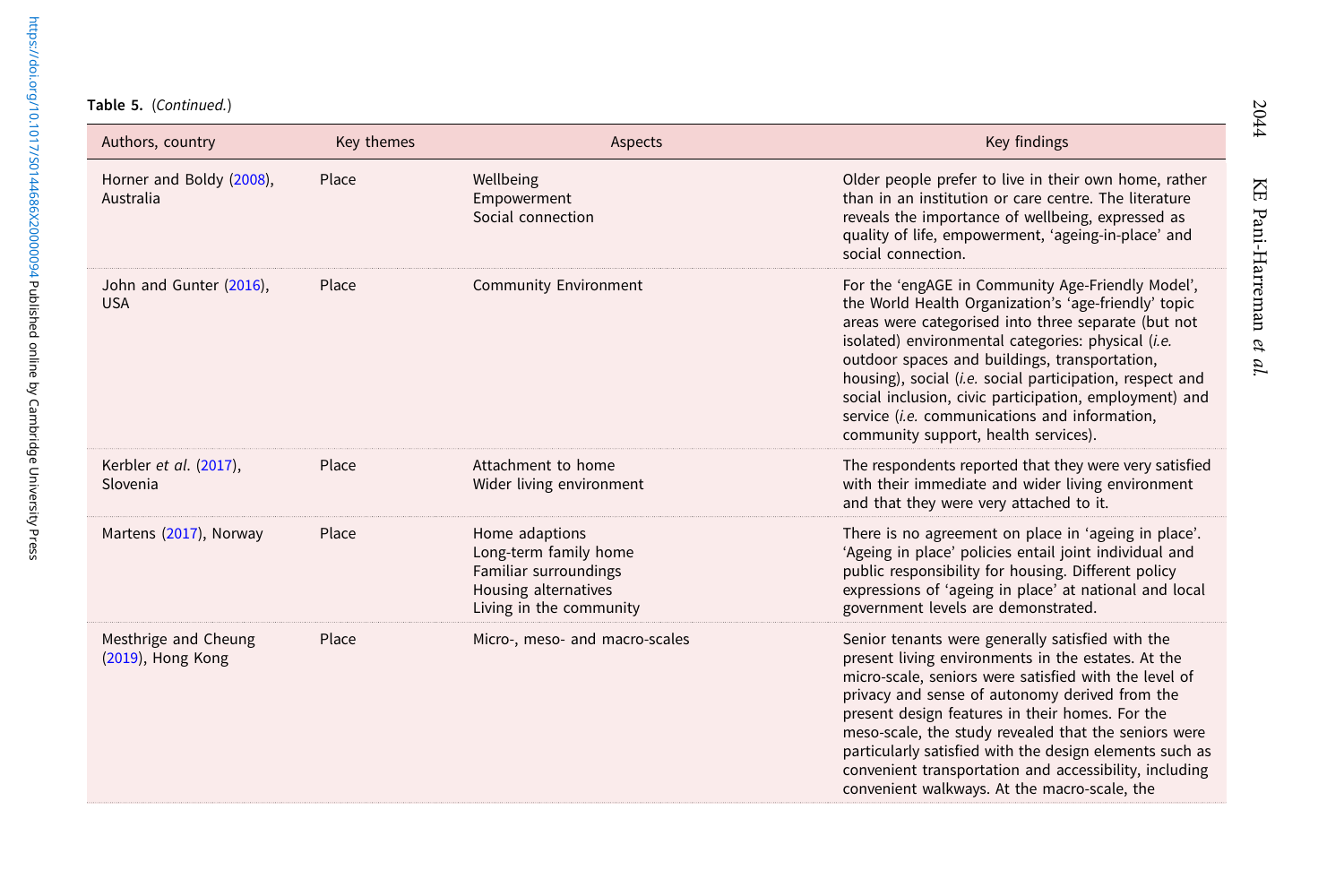|                                      |       |                                                                                                             | community care service is deemed important for<br>seniors' wellbeing.                                                                                                                                                                                                                                                                                                                                                                                                                                                                                                                                                                                                                                                                                                                                                    |
|--------------------------------------|-------|-------------------------------------------------------------------------------------------------------------|--------------------------------------------------------------------------------------------------------------------------------------------------------------------------------------------------------------------------------------------------------------------------------------------------------------------------------------------------------------------------------------------------------------------------------------------------------------------------------------------------------------------------------------------------------------------------------------------------------------------------------------------------------------------------------------------------------------------------------------------------------------------------------------------------------------------------|
| Norazizan et al. (2006),<br>Malaysia | Place | <b>Difficulties</b><br>Present home environment<br>Ergonomic<br>Safety                                      | This paper identified environmental problems and<br>associated factors among older Malaysians. It was<br>found that most environmental difficulties reflected<br>both the permanent and variable environmental<br>conditions. However, research findings also show that<br>the majority of the respondents are satisfied with their<br>living area, as although observations showed there are<br>obvious obstacles and hazards present in all these<br>areas.                                                                                                                                                                                                                                                                                                                                                            |
| Peace et al. (2011), UK              | Place | Micro-environment<br>Macro-environment<br>Person environment system related to the<br>quality of later life | The concept of 'option recognition' sets out to capture<br>the extent of environmental impact that can affect<br>decision-making in later life, and points up the<br>importance of continuity and change in both macro-<br>and micro-environments. It recognises that individual<br>experience of place is layered and that knowledge of<br>personal biography and experience in time and space<br>leads to greater clarification of the complexity of<br>person-environment interaction. In reconsidering<br>theoretical developments to date in environmental<br>gerontology, the authors have demonstrated the<br>importance of ethnographic research across settings<br>and locations that enable comparability within and<br>between place for older people living in both ordinary<br>and supportive environments. |
| Renaut et al. (2015),<br>France      | Place | Home<br>Home surroundings<br>Home environment                                                               | Individual lifecourse histories combined with<br>socio-economic and socio-psychological factors to<br>shape each individual's perception of the home<br>environment and the adaptions that were made to it in<br>the context of growing old. Four behavioural types are<br>identified that categorise the participants according to<br>how they modify and adapt their home environment:<br>(a) act when the time is right, (b) anticipation and                                                                                                                                                                                                                                                                                                                                                                         |

(Continued)

Ageing & Society

Ageing & Society

2045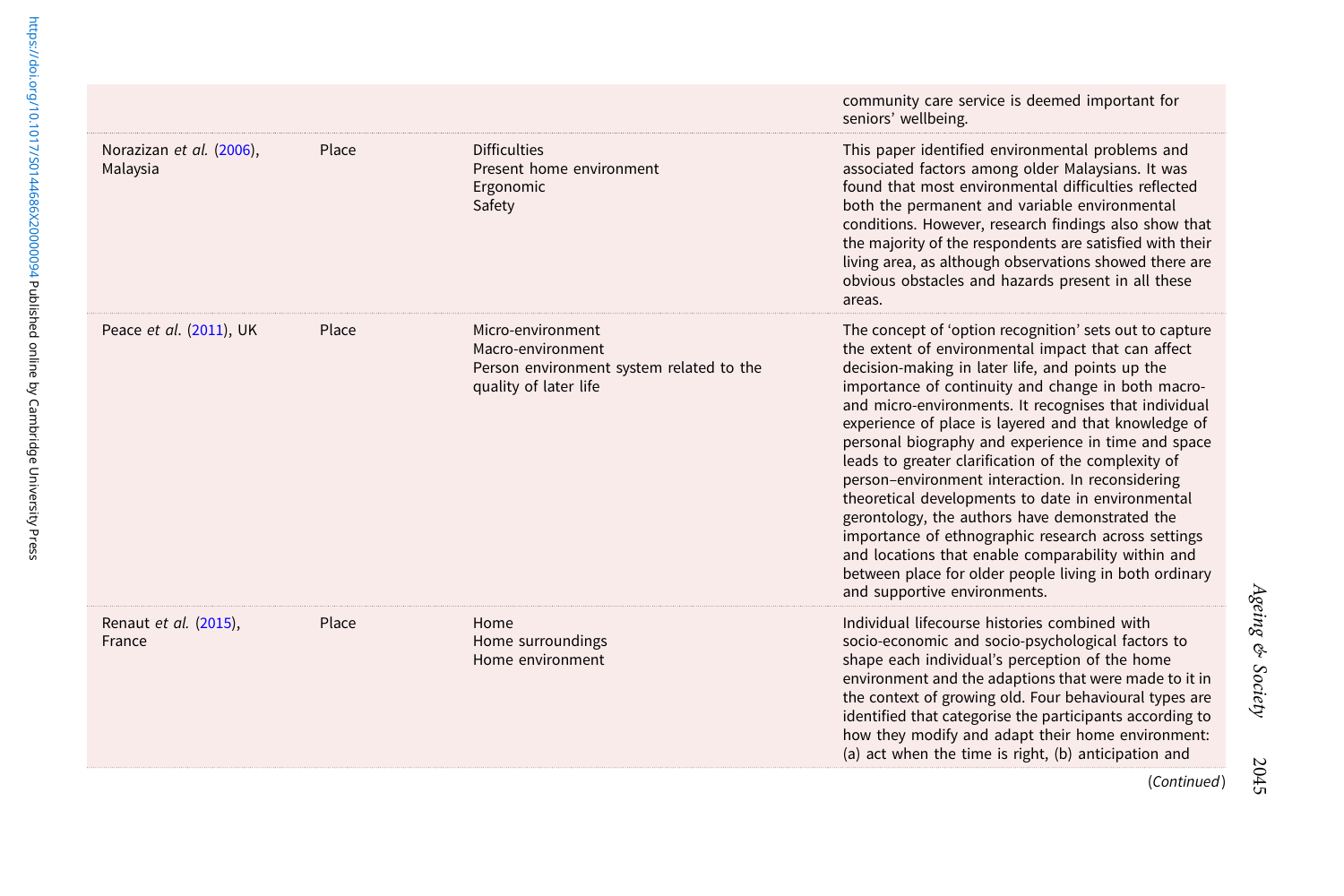| Authors, country                           | Key themes | Aspects                                                        | Key findings                                                                                                                                                                                                                                                                                                                                                                                                                                                                                                                                             |
|--------------------------------------------|------------|----------------------------------------------------------------|----------------------------------------------------------------------------------------------------------------------------------------------------------------------------------------------------------------------------------------------------------------------------------------------------------------------------------------------------------------------------------------------------------------------------------------------------------------------------------------------------------------------------------------------------------|
|                                            |            |                                                                | prevention, (c) situational compromise or resignation,<br>and (d) recourse to the domestic economy and<br>co-habitation.                                                                                                                                                                                                                                                                                                                                                                                                                                 |
| Roy et al. (2018), Canada                  | Place      | Housing decision<br>factors                                    | Overall, a total of 88 factors were identified, of which<br>71 seem to have an influence on the housing<br>decision-making of older adults, although the<br>influence of 19 of them remains uncertain due to<br>discrepancies between research methodologies.                                                                                                                                                                                                                                                                                            |
| Sixsmith and Sixsmith<br>$(2008)$ , UK     | Place      | Home<br>Negative aspects                                       | Negative aspects of remaining at home are: barriers in<br>the home, the symbolic home, hiding increasing frailty,<br>fearfulness, barriers outside the home, loneliness,<br>challenges to services.                                                                                                                                                                                                                                                                                                                                                      |
| Van Dijk (2015),<br>The Netherlands        | Place      | Neighbourhood characteristics                                  | Although both frail and non-frail older people strongly<br>desired a neighbourhood enabling them to age in<br>place, they have divergent views on such a<br>neighbourhood. Frail older people's viewpoint: secure<br>neighbourhood with facilities nearby, a<br>neighbourhood with adequate housing and a<br>supportive network, an accessible neighbourhood.<br>Non-frail older people's viewpoint: a well-kept<br>neighbourhood with people to whom you can relate, a<br>calm neighbourhood with good facilities, lively and<br>engaged neighbourhood. |
| Van Hees et al. (2017),<br>The Netherlands | Place      | Attachment to place<br>Amenities<br>Mobility<br>Meeting places | Professionals primarily consider objective<br>characteristics of neighbourhoods such as access to<br>amenities, mobility and meeting places as important<br>enablers for older adults to remain living<br>independently. Analysis of older adults' photographs<br>and stories show that they associate 'ageing in place'<br>with specific lived experiences and attachments to<br>specific, intangible and memory-laden public places.                                                                                                                   |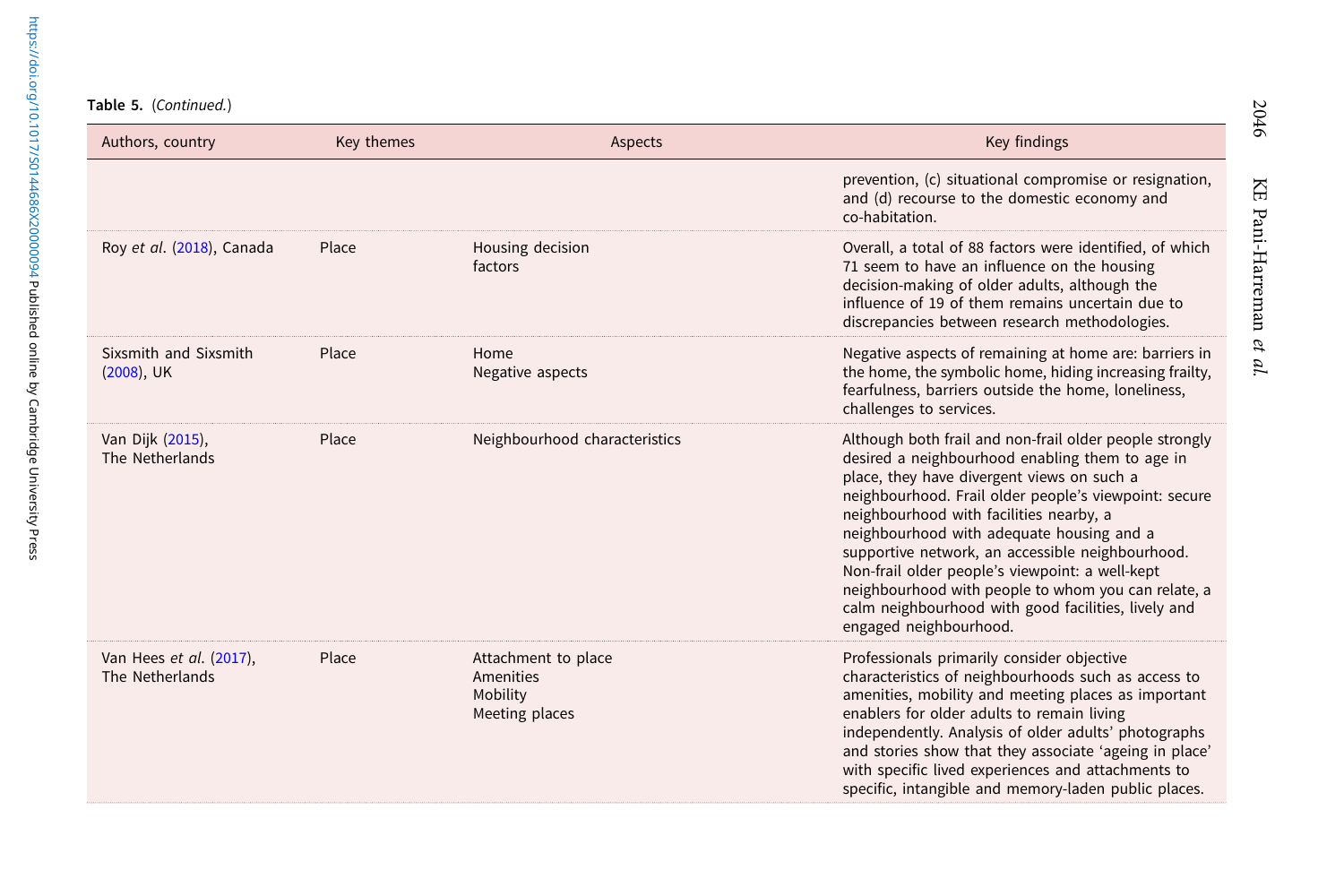| Van Hees et al. (2018),<br>The Netherlands    | Place   | Attachment to place<br>Lifecycle robust neighbourhoods                                                      | 'Ageing in place' has a different meaning in policy<br>discourses in practice. While developers mainly<br>considered place as something construable, older<br>people emotionally attached to place through lived<br>experiences.                                                                                                                                                                                                                                                                                                                                                                                                                               |
|-----------------------------------------------|---------|-------------------------------------------------------------------------------------------------------------|----------------------------------------------------------------------------------------------------------------------------------------------------------------------------------------------------------------------------------------------------------------------------------------------------------------------------------------------------------------------------------------------------------------------------------------------------------------------------------------------------------------------------------------------------------------------------------------------------------------------------------------------------------------|
| Vasunilashorn et al.<br>$(2012)$ , USA        | Place   | Services<br>Environment<br>Not one-size-fits-all<br>Technology                                              | The more specific papers on 'ageing in place' focus on<br>services (e.g. nursing homes and assisted living<br>facilities, health monitoring, housing and social<br>support, and palliative care). Second, with respect to<br>the environment, 'ageing in place' has two prongs:<br>'ageing in place' in the home and in other structured<br>settings in the community. Third, 'ageing in place' is<br>not a one-size-fits-all concept. There are multiple<br>issues surrounding differences in 'ageing in place'<br>among diverse populations. Fourth, technology has<br>become an increasingly important component to the<br>literature on 'ageing in place'. |
| Wiles et al. (2011),<br>New Zealand           | Place   | Functional, symbolic, and emotional<br>attachments and meanings of homes,<br>neighbourhoods and communities | 'Ageing in place' is linked to a sense of attachment and<br>social connection, security and familiarity and to a<br>sense of identity, linked to independence and<br>autonomy. The overarching message around 'ageing in<br>place' was that older people wanted to have choices<br>about their living arrangements and access to services<br>and amenities.                                                                                                                                                                                                                                                                                                    |
| Dobner et al. (2016),<br>The Netherlands, USA | Support | Community support<br>Available infrastructure, amenities or services                                        | Some factors, including the decreasing role of the<br>welfare state, a growing redirection of care into the<br>private sector, alongside the personal desire to stay in<br>one's own home, are becoming increasingly relevant<br>for an unprecedented number of older adults in urban<br>settings. Community support and informal networks<br>among neighbours may become even more vital for<br>older adults living far away from family members. The<br>experiences of older adults of 'ageing in place' in<br>Portland and Amsterdam were found to be                                                                                                       |

(Continued)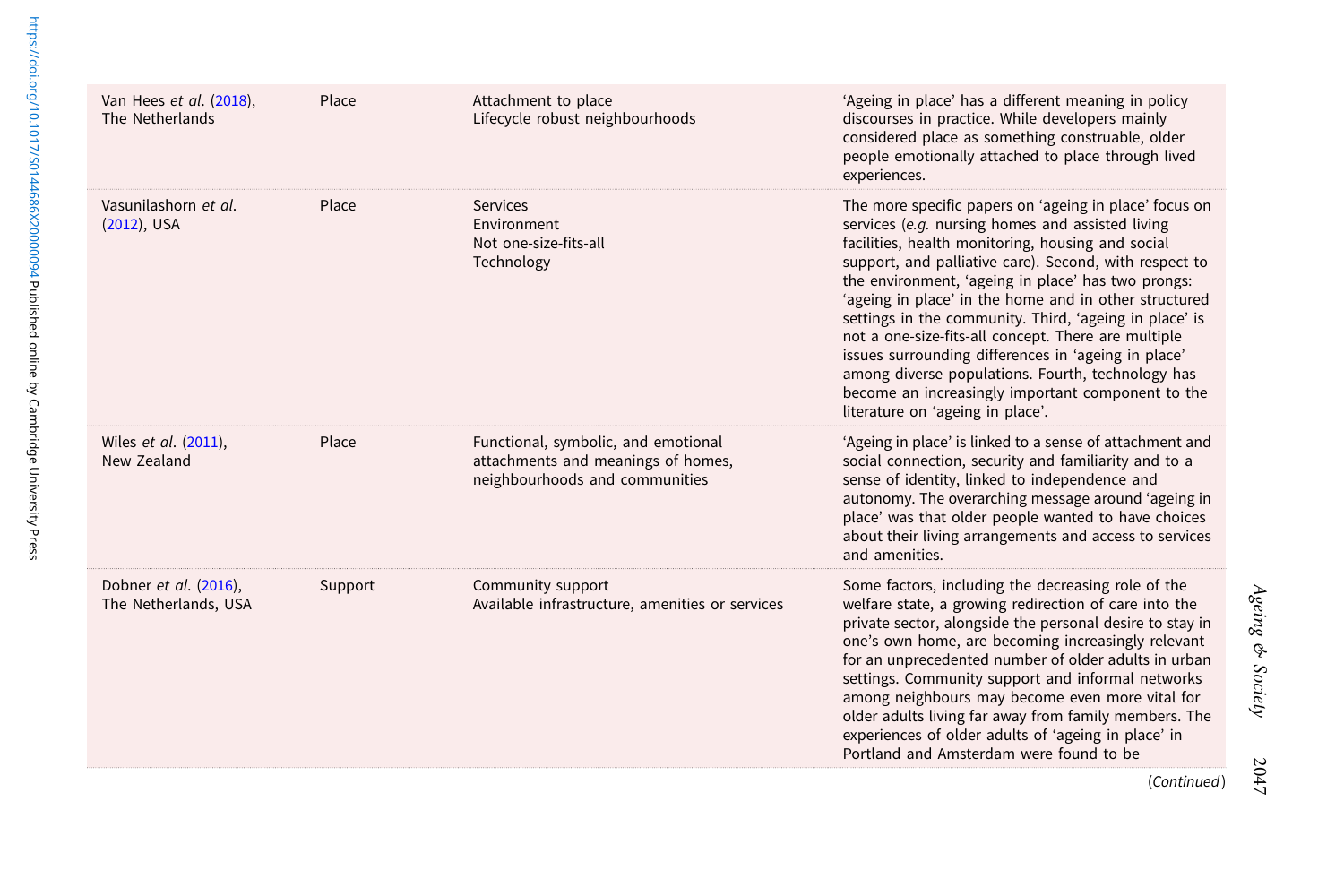| Table 5. (Continued.) |
|-----------------------|
|                       |

| Authors, country                               | Key themes                                             | Aspects                                                                                                                                                        | Key findings                                                                                                                                                                                                                                                                                                                                                                                                                                                                                                                                                                                                                                                                                                                                                         |
|------------------------------------------------|--------------------------------------------------------|----------------------------------------------------------------------------------------------------------------------------------------------------------------|----------------------------------------------------------------------------------------------------------------------------------------------------------------------------------------------------------------------------------------------------------------------------------------------------------------------------------------------------------------------------------------------------------------------------------------------------------------------------------------------------------------------------------------------------------------------------------------------------------------------------------------------------------------------------------------------------------------------------------------------------------------------|
|                                                |                                                        |                                                                                                                                                                | surprisingly similar, in spite of the different national,<br>institutional and local settings. Fewer available<br>amenities (grocery stores, pharmacies) and few public<br>transport options present crucial hurdles to 'ageing in<br>place', especially in the disadvantaged neighbourhood<br>in Portland. Strengthened and fostered community<br>support and social cohesion in both Portland<br>neighbourhoods may mitigate infrastructural lacks.<br>However, this places increasing demands on older<br>adults with limited local support networks and/or<br>declining health. In contrast, older adults in both<br>neighbourhoods in Amsterdam raised fewer demands<br>regarding changing or enhancing the available<br>infrastructure, amenities or services. |
| Wilkinson-Meyers et al.<br>(2014), New Zealand | Support                                                | Personal assistance<br>Instrumental support<br>Formal support<br>Informal support                                                                              | Eighty-one per cent of participants required support<br>with at least one instrumental activity of daily living.<br>Sixty-six per cent were meeting their needs with the<br>support they were currently receiving. Unmet need<br>was most frequently reported for heavy housework<br>(65%) and light housework (53%). While spouses,<br>family members and friends were the main providers<br>of support for light housework, meal preparation,<br>shopping, finances and transportation, paid staff most<br>frequently provided personal care and heavy<br>housework assistance.                                                                                                                                                                                    |
| Grimmer et al. (2015),<br>Australia            | Personal<br>characteristics<br>of successful<br>ageing | Health, information, practical assistance,<br>finance, activity (physical and mental), company<br>(family, friends, neighbours, pets), transport and<br>safety | Identifying personal characteristics (resilience,<br>adaptability and independence) and key elements of<br>successful ageing in place, summarised in the acronym<br>HIPFACTS: health, information, practical assistance,<br>finance, activity (physical and mental), company<br>(family, friends, neighbours, pets), transport and<br>safety.                                                                                                                                                                                                                                                                                                                                                                                                                        |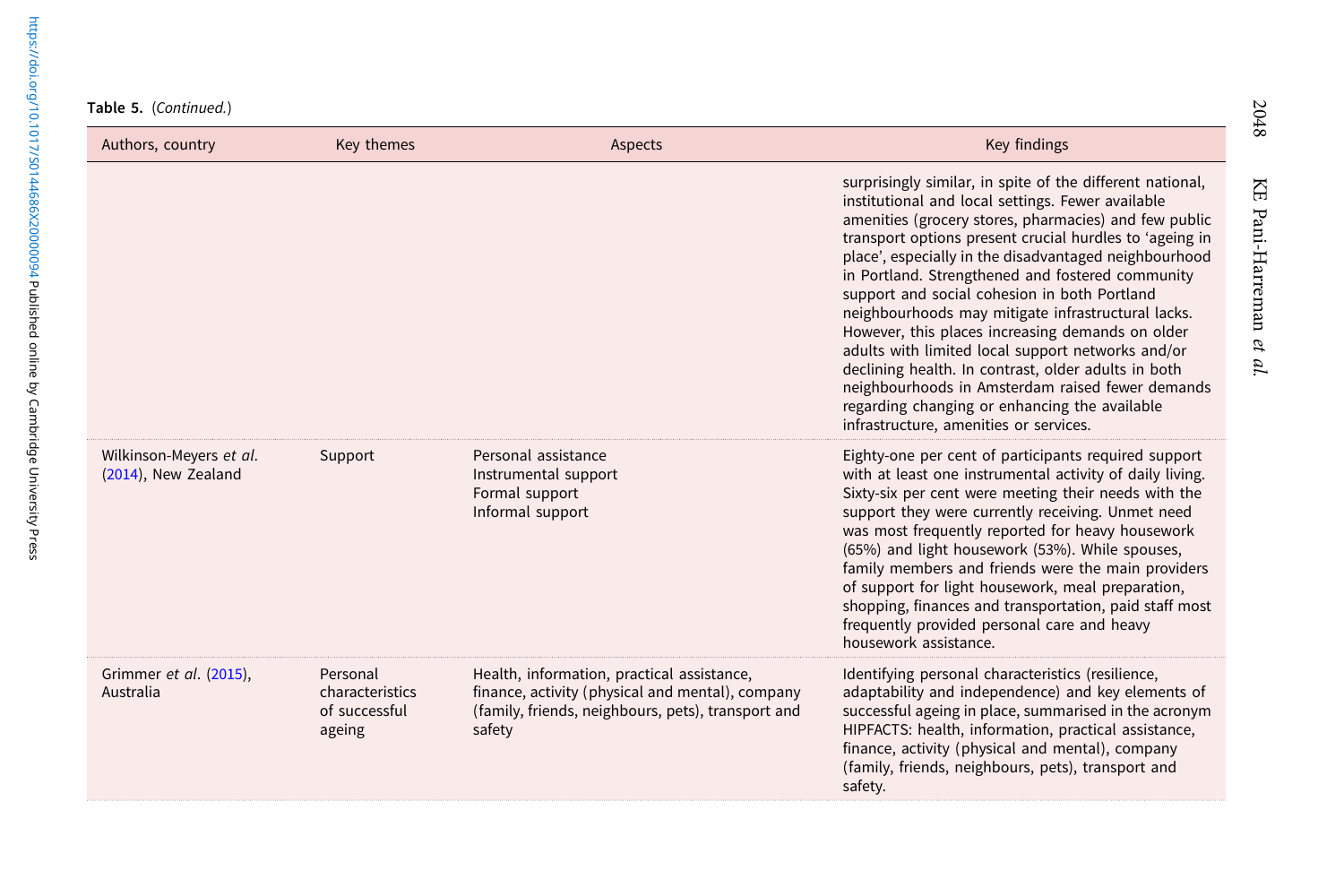| Doblas (2018), Spain       | Social networks | Living arrangements<br>Residential independence<br>Intergenerational households<br>Live alone | Residential independence does not lead to<br>disconnection, but instead, offers a new framework for<br>intergenerational family relations. Although adapting<br>to living alone is difficult, many elderly assume the<br>challenge of doing so because they feel that no other<br>way of life will guarantee them as much freedom,<br>privacy and autonomy.                                                                                                                                                                                                                                                                                                                                                                                                                                |
|----------------------------|-----------------|-----------------------------------------------------------------------------------------------|--------------------------------------------------------------------------------------------------------------------------------------------------------------------------------------------------------------------------------------------------------------------------------------------------------------------------------------------------------------------------------------------------------------------------------------------------------------------------------------------------------------------------------------------------------------------------------------------------------------------------------------------------------------------------------------------------------------------------------------------------------------------------------------------|
| Roberts et al. (2017), USA | Social networks | Active ageing<br>Community engagement<br>Participation                                        | Demographic indicators reveal that the overall world<br>population of adults older than 65 years will continue<br>to grow moving forward, underlining the need to<br>communicate to people of all ages that the lifestyle<br>choices made at every point across the lifecourse<br>influence health and wellness. Advances in technology<br>and medicine, as well as improved community and<br>housing options, also highlight the need for<br>programmes to increase awareness of these complex<br>and interconnected issues in an ageing society. The<br>Active Aging for L.I.F.E. programme may be promoted<br>through county extension offices, community centres<br>and in public schools to provide education for<br>improved health and wellness outcomes across the<br>generations. |
| Versey (2018), USA         | Social networks | Community<br>Neighbourhood                                                                    | Given separation from family, rent increases, and<br>paying more for goods and services, the question of<br>whether these changes affected desires to live in<br>Harlem was posed to residents. Overwhelmingly,<br>participants emphasised not wanting to leave their<br>homes or the neighbourhood. Participants preferred<br>to live independently in an urban setting rather than<br>move south with family, relying primarily on<br>neighbours and friends to support everyday activities,<br>such as going to doctors' appointments or grocery<br>shopping.                                                                                                                                                                                                                           |

Notes: UK: United Kingdom. USA: United States of America.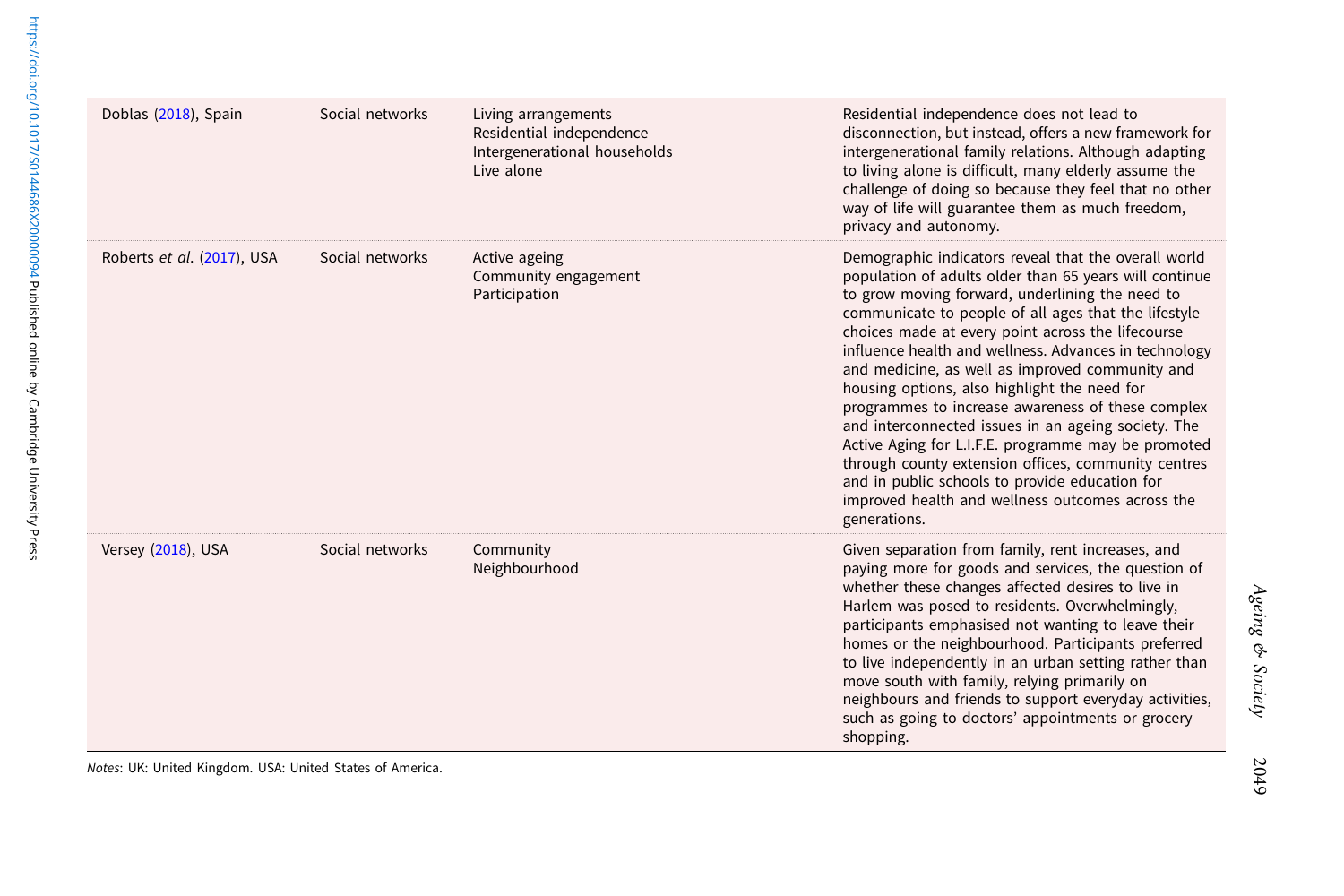et al. [\(2009\)](#page-32-0) argue that adequate housing conditions such as mobility and accessibility are essential for an individual's quality of life and certain aspects of individual wellbeing. Hillcoat-Nallétamby and Ogg [\(2014\)](#page-32-0) argue that wishing to move is caused more by dislikes about the home than by the neighbourhood. The built environment has to be changed completely or adapted and improved for people to be physically able to age there (Martens, [2017\)](#page-32-0). The built environment is an important aspect among physical abilities. According to Sixsmith and Sixsmith ([2008](#page-33-0): 227), increasing frailty and 'barriers in and outside the home' are examples of 'physical health state' and 'the current state of the built environment' having a huge impact on people's independence and thereby on their ability to age in place.

'Ageing in place' is also discussed in the sense of an attachment to place, as a place brings with it certain social connections, security, familiarity and a sense of identity (Wiles et al., [2011\)](#page-33-0). Three levels of attachment to place are described, namely home, home environment and the neighbourhood. As stated before, people normally wish to stay at home for as long as possible, they are quite attached to their home environment. Several theoretical approaches were analysed by Butcher and Breheny ([2016\)](#page-32-0) in order to find out what 'attachment to place' really means to older people. According to these authors, attachment to place combines social, environmental, functional, emotional and psychological meanings of place, and this attachment tends to increase over time (Butcher and Breheny, [2016](#page-32-0)). Therefore, 'ageing in place' includes not only staying in one's own home, but also includes remaining in a stable and known environment where people feel that they belong. Responding to a description of attachment to place by Butcher and Breheny ([2016\)](#page-32-0), Van Hees et al. ([2017\)](#page-33-0) recently used an approach where place is divided into socially related aspects and physical aspects. The social aspects refer to the place where people live with respect to emotions, memories, experiences and people, whereas the physical aspects are more related to the function and physical or hard elements of the place (Van Hees et al. [2017\)](#page-33-0). Even though 'ageing in place' is mostly related to people ageing in their home, the place and environment they have been living in for a long time, there are several recent theories that redefine the term home in this context. In such theories, home does not only relate to places that people know but also to places that people are attached to emotionally and that allow them to live an individual and self-determined life outside an institutionalised environment (Bartlett and Carroll, [2011](#page-31-0)). This indicates that 'ageing in place' should not only be understood as people ageing in their own, known houses, but also as having the ability to move within their living environment (Han and Kim, [2017\)](#page-32-0). This can either refer to the social environment, such as when people wish to live geographically closer to their social network, or to the built environment, such as when people move to a place where they can live a more self-determined and independent life. Butcher and Breheny ([2016\)](#page-32-0) argue that social environment and family are important. Older people with a higher income are more likely to intend to move from their house but want to stay in their current community to maintain their strong social ties (Han and Kim, [2017](#page-32-0)). Boldy et al. ([2011\)](#page-31-0) argue that the place is a holistic concept consisting of three key themes: housing, locality and support. 'Ageing in place' is not a one-size-fits-all concept. There are multiple issues surrounding differences in 'ageing in place' among diverse populations (Vasunilashorn et al., [2012\)](#page-33-0).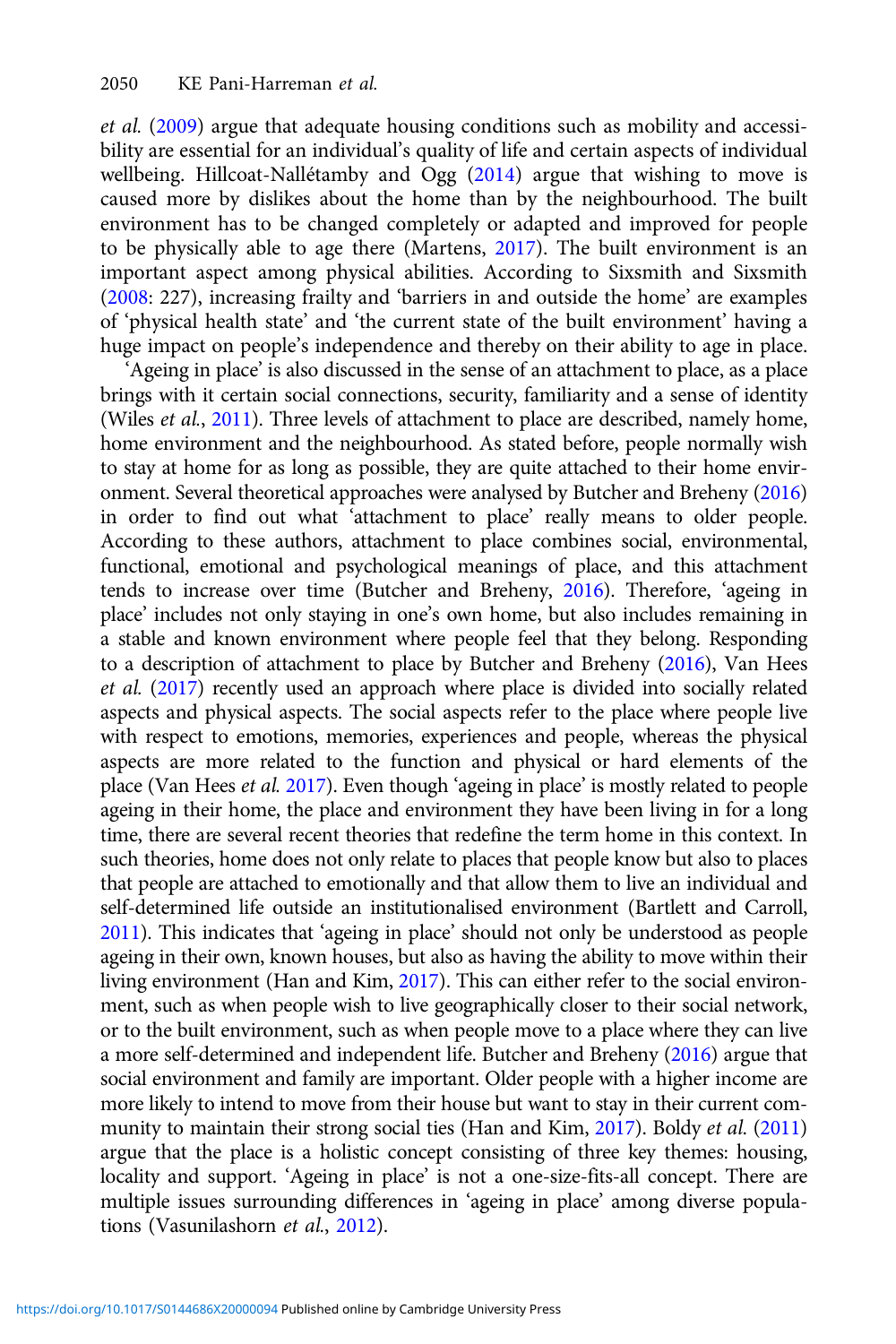Summarising these findings, two interpretations of place can be derived from the literature. While the key theme place is used to refer to physical and functional aspects in some cases, it is used to describe much less tangible, rather emotional and experience-based aspects in other cases.

#### Social networks

Another way in which 'ageing in place' is viewed in the literature relates more to social networks. Only three out of the 34 studies focused especially on social net-works. Doblas [\(2018](#page-32-0)) focused on social networks in relation to living arrangements, residential independence and intergenerational households. More specifically, residential independence does not lead to disconnection with the social network, but instead, offers a new framework for intergenerational family relations. Although adapting to living alone is difficult, many older people assume the challenge of doing so because they feel that no other way of life will guarantee them as much freedom, privacy and autonomy. However, whatever the circumstances, the social actors (such as having strong emotional ties to their homes and environment) coincide in stating that they have regular family contact, practically daily with the children and/or other family members to whom they are closest. The relationship is face-to-face when relatives live nearby and, if they do not, the relationship takes place by telephone and in the form of occasional visits (Doblas, [2018](#page-32-0)). In her study concerning 'ageing in place' in Harlem, New York, Versey ([2018](#page-33-0)) argues that there are also aspects to be careful about, when thinking of the consequences of 'ageing in place'. Adjusting neighbourhoods and bringing diversity to communities may lead to separation from families, rent increases, and paying more for goods and services for the existing current residents of the neighbourhood. The participants of the Versey study stated that they were not willing to leave their current homes, even if it meant being separated from their families. They preferred living in their known urban setting and neighbourhood, being a member of the community and taking part in daily activities, relying on their neighbours and friends. The current residents and their wishes, also concerning their community, can be seen as an important aspect (Versey, [2018](#page-33-0)). A study by Roberts et al. ([2017\)](#page-33-0) concerns the importance of active ageing, community engagement and participation. They confirm that active ageing, community engagement, participation and social cohesion are important elements to engage older people to stay in contact with their social network. The next studies focused on social networks in combination with place or other key themes. As mentioned before, older people prefer to live in an environment (and surrounded by people) to whom they feel attached based on memories and experiences. The environment should be familiar, older people feel attached based on memories and experiences, as a familiar environment gives them a feeling of safety and security (Dobner et al., [2016\)](#page-32-0). This familiar environment can also be related to the social environment and to the people in the social network or community of older people. Older people mostly wish to be engaged and needed within their social network (John and Gunter, [2016\)](#page-32-0). They want to be a part of the community and live a self-determined life. Joining the everyday life of the community leads to a maximisation of their self-fulfilment and enables older people to enjoy their lifestyle (Boldy et al., [2011](#page-31-0)). Joining the everyday life of the community also includes using the people's own individual talents to support the community.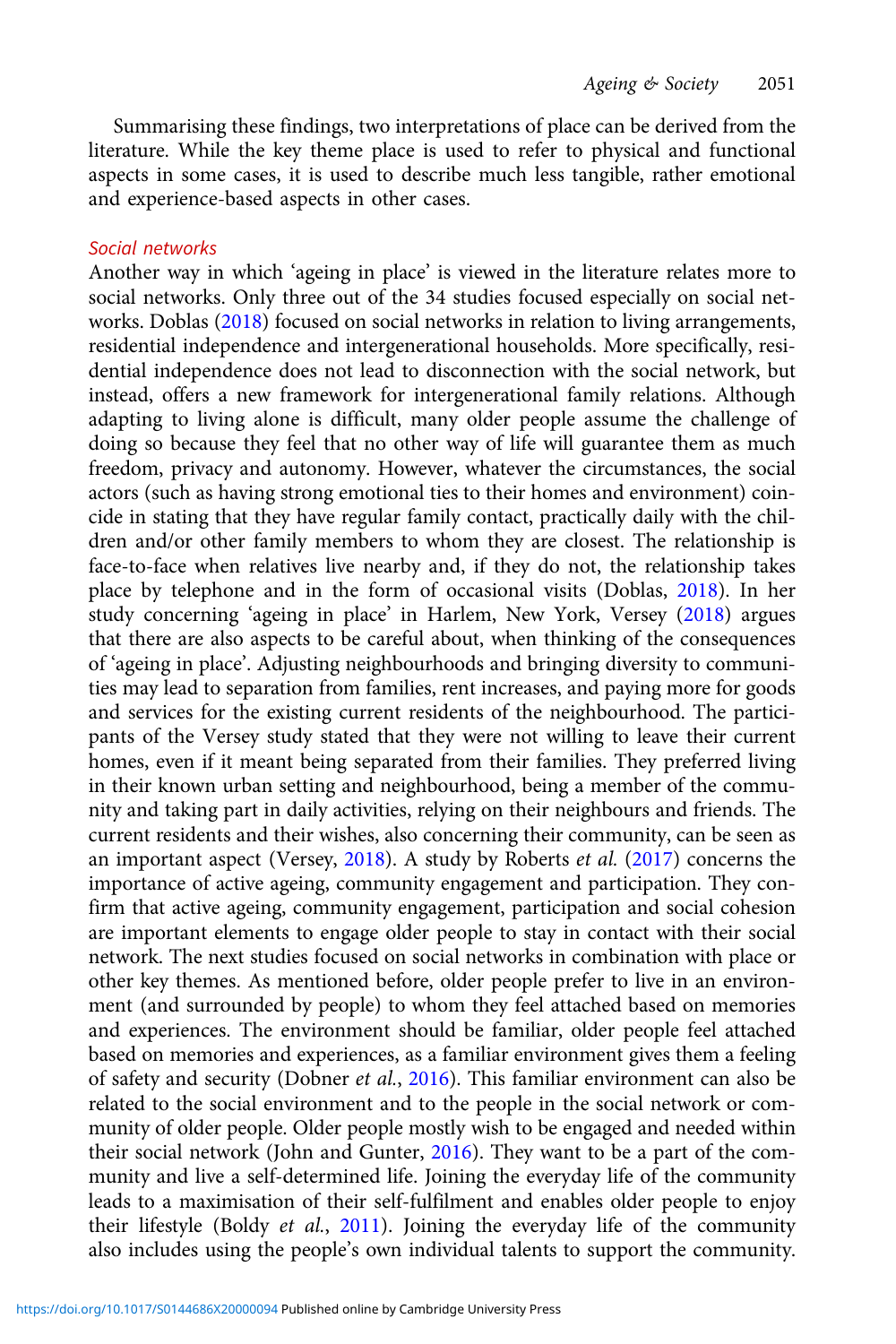Engagement in the community is also important for people's mental health. Being a part of a community may help to prevent loneliness (Sixsmith and Sixsmith, [2008\)](#page-33-0). Overall then, although the theme 'social networks' is mentioned far less than the theme 'place' within the literature in the field, social networks are without doubt acknowledged as playing a part when it comes to 'ageing in place'.

# **Support**

Two studies focused on support as a key success factor for 'ageing in place'. We found that two different kinds of support were brought up in the literature: formal support and informal support. Formal support is provided by professionals and service providers, while informal support is provided by informal networks consisting of anyone from family members, neighbours and friends, to the community in general. Formal support mainly consists of the infrastructure, facilities and services that are available to the older people in question, such as public transportation, grocery stores, pharmacies, meal services and personal care (Dobner et al., [2016](#page-32-0)). Paid staff most frequently provide personal care and (heavy) housework assistance (Wilkinson-Meyers et al., [2014\)](#page-33-0). Fewer available amenities (grocery stores, pharmacies) and few public transport options present crucial hurdles to 'ageing in place', especially in disadvantaged neighbourhoods. Strengthened and fostered community support and social cohesion may mitigate infrastructural lacks. According to a study by Wilkinson-Meyers et al. [\(2014\)](#page-33-0), 81 per cent of the participants required support with at least one instrumental activity of daily living. Sixty-six per cent were meeting their needs with the support they were currently receiving. Unmet need was most frequently reported for heavy housework (65%) and light housework. The providers of informal support are family members, neighbours, friends and the community in general. They are the main providers of informal support, such as light housework, meal preparation, shopping, finances and transportation (Wilkinson-Meyers et al., [2014](#page-33-0)). According to Dobner et al. [\(2016\)](#page-32-0), who focused on informal community support and informal networks among neighbours in their study, informal networks (friends, neighbours, community) may become even more vital for older adults who live far away from family members. Dobner et al. [\(2016\)](#page-32-0) focused on informal community support and informal networks among neighbours.

Summarising these findings, support concerns personal assistance, the living environment, the daily needs and facilities, and is divided into formal support and informal support. Formal support is provided by professionals and service providers, while informal support is provided by informal networks made up of family members, neighbours, the community and friends.

# **Technology**

Five out of the 34 studies defined 'ageing in place' in terms of technology. These five studies define technology as one or more of the following: support of mobility, information and communication technology (ICT), biotechnology and ambient intelligence. This spectrum of technology may enable older people to be more mobile. Bradby et al. ([2010](#page-32-0)) stated that the spectrum of mobility technology is much broader than walking sticks, walkers, wheelchairs and stair lifts, and can include everything from automobiles to public transport, security systems, special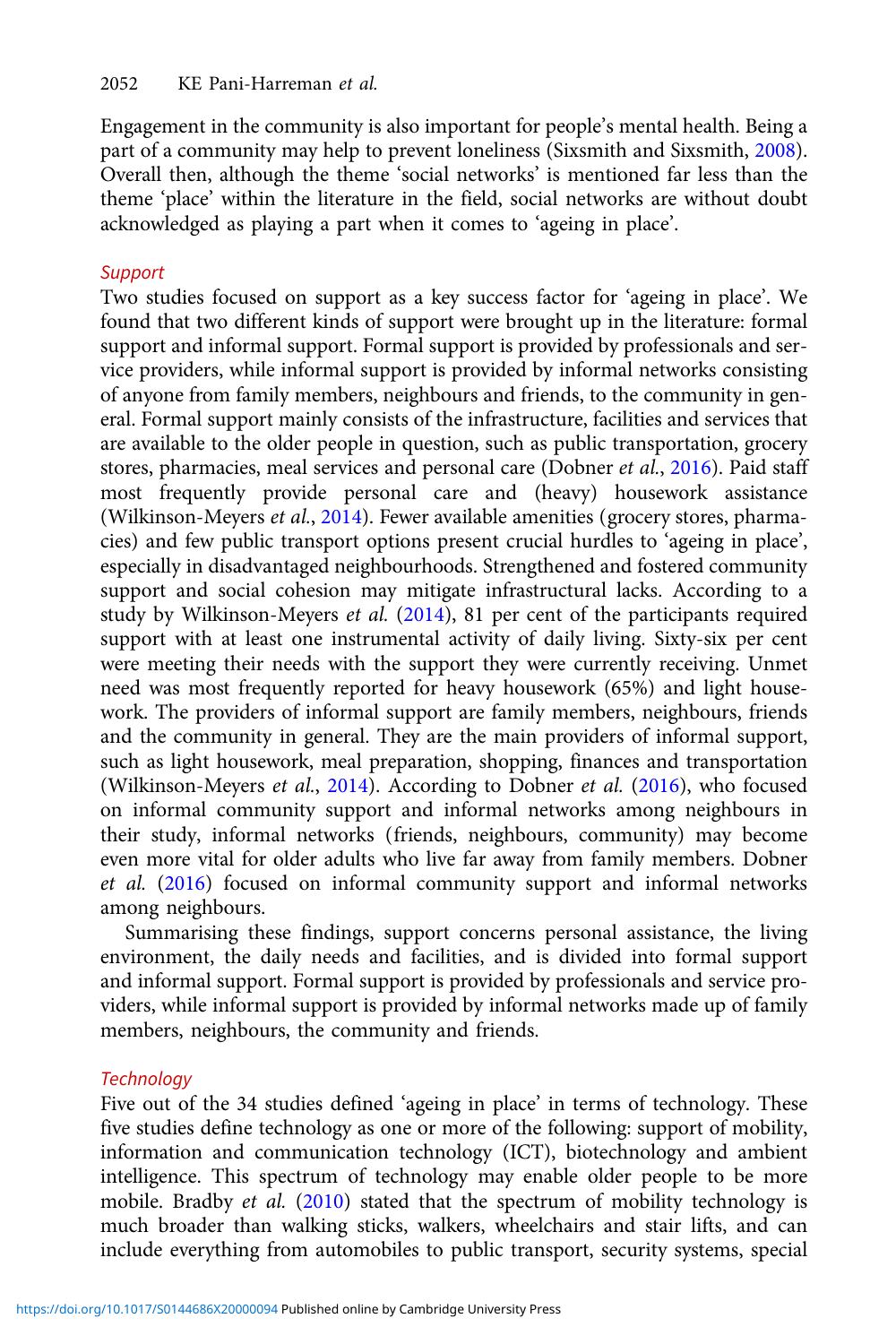shoes, clothing, medication and heaters. Older people incorporate a range of ICTs, including telephones, computers, televisions and radios, into self-care routines and meaningful activities. These tools not only help them stay connected and in control, but also help to foster intellectual growth and, as such, the health benefits that scientists now associate with brain stimulation (Bradby et al., [2010\)](#page-32-0). Biotechnology, such as pharmaceuticals and over-the-counter medications, are generally associated with health and wellbeing. However, paying attention to the meaning older people attach to medical use and non-use can illuminate how these biotechnologies are positioned as an array of techniques older people use to practise self-care (Bradby et al., [2010\)](#page-32-0). The ambient intelligence technologies were seen as a welcome addition to strategies already adopted by older people, including a variety of home modifications and assistive devices (Van Hoof et al., [2011\)](#page-33-0). Older people have various motives to use ambient intelligence technologies to support 'ageing in place'. The most prominent reason was that using these technologies improved the sense of safety and security that they experience, in particular when it comes to fall incidents. The fear of not being able to use existing emergency response systems in case of such incidents was mitigated by several of such ambient technologies and helped postpone institutionalisation (Van Hoof et al., [2011](#page-33-0)). Peek et al. [\(2017](#page-33-0)) investigated the extent to which older people accept technology and which factors influence this acceptance rate. They found 27 factors which they divided into six themes: concerns regarding technology, expected benefits of technology, need for technology (e.g. perceived need and subjective health status), alternatives to technology, social influence (e.g. influence of family, friends and professional caregivers) and characteristics of older adults (e.g. desire to age in place). Peek et al. [\(2017\)](#page-33-0) also conducted a study about why and how technologies are acquired by older people and found that externally driven and purely desire-driven acquirements led to a higher risk of sub-optimal use and to low levels of need satisfaction.

In summary, it can be said that technology is a theme of significance when it comes to 'ageing in place', and that it covers a wide range of attributes and tools. Using technology may enable older people to live independently at home and may give them a feeling of safety and security.

## Personal characteristics

Only one study focused on 'ageing in place' in relation to personal characteristics of older people. This study presented older people's views about how they and their peers perceive, characterise and address changes in their capacity to live independently and safely in the community. The authors identified personal characteristics (resilience, adaptability and independence) and key elements of successful 'ageing in place', summarised in the acronym HIPFACTS: health, information, practical assistance, finance, activity (physical and mental), company (family, friends, neighbours, pets), transport and safety. Supporting older people's choices to live safely and independently in the community ('ageing in place') can maximise their quality of life. Little is known of the views of older people about the 'ageing in place' process, and how they deal with the fact that they require support to live in the community accommodation of their choice, as well as how they deal with prioritising their choice (Grimmer et al., [2015\)](#page-32-0). This provided a range of insights about, and strategies for, 'ageing in place'. Participants identified relatively simple, low-cost and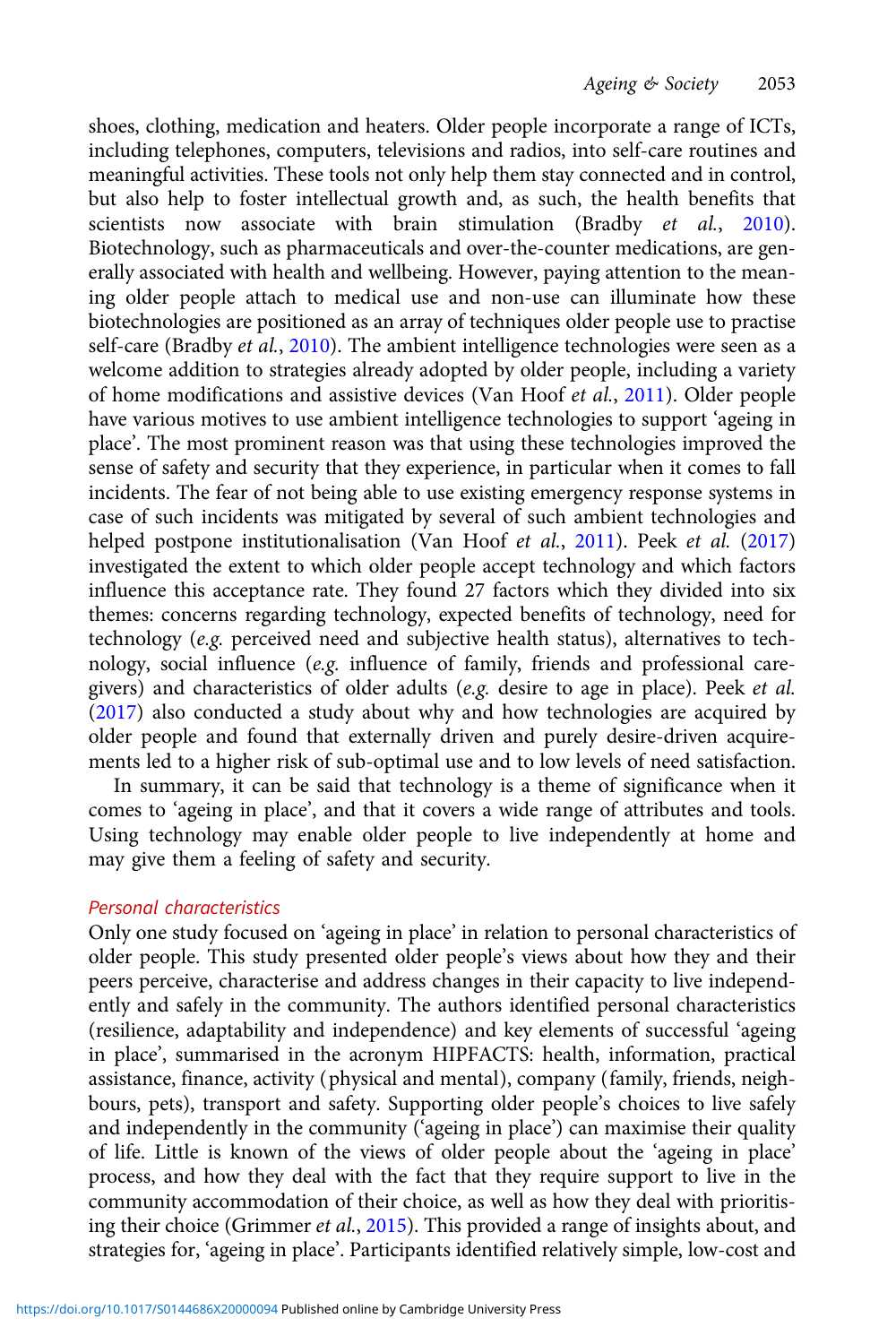effective supports to enable them to adapt to change, while retaining independence and resilience. The findings highlighted that successful 'ageing in place' requires integrated, responsive and accessible services. Key personal characteristics of successful 'ageing in place' are being resilient, having adaptability, and being independ-ent, physically and mentally active, and healthy (Grimmer et al., [2015\)](#page-32-0).

# Consultation

After consulting the focus group (Stage 6 in the Methods), the experts agreed with the overview of how 'ageing in place' is framed in existing literature. During the focus group meeting, the study characteristics, definitions, key themes and aspects were presented to the members of the focus group, after which a discussion took place about the results. The members of the focus group recognised and indicated the results found. Additionally, they indicated that one important aspect was not brought forward by the current study, namely the idea that 'ageing in place' should be primarily a long-term solution. According to the members of the focus group, definitions of the concept 'ageing in place' should make mention of long-lasting, durable solutions that allow and support older people to continue living at home, instead of temporary ad hoc solutions. The inclusion of durable solutions should be taken into account in the development of sustainable policies by both government(s), as well as health-care and service providers, where the quality of life and the wellbeing of older people are paramount.

# **Discussion**

The aim of this scoping review was to identify conventions and patterns in the scholarly treatment of 'ageing in place'. The findings of this study, resulting from an analysis of a total of 34 studies, highlight some key themes (place, social networks, support, technology and personal characteristics) that are largely congruent with the concepts and meanings of 'ageing in place' found in prior research. The majority of the studies that were analysed in the current review focused on aspects related to the key theme place. Two interpretations of place can be distinguished within these 23 studies: while some studies concentrate purely on the physical, functional aspects of place, others describe place in a more psychological way. The latter also has implications for the concept of 'ageing in place', because it does not bind people to one specific geographical place anymore but is more flexible and related to social ties. Another key theme of 'ageing in place' is social networks. Although the theme 'social networks' is mentioned far less than the theme 'place' within the literature in the field, social networks are without doubt acknowledged as playing a part when it comes to 'ageing in place'.

The third key theme is *support*. Two different aspects of this theme were noticed, namely receiving support and offering support. Two studies relate to the support and assistance that older people receive from policy makers, service providers and the social network. Without this support many people would not be able to 'age in place'. The fourth key theme is related to technology. The five studies that address this theme define the term technology as encompassing one or more of the following: support of mobility, ICT, biotechnology and ambient intelligence.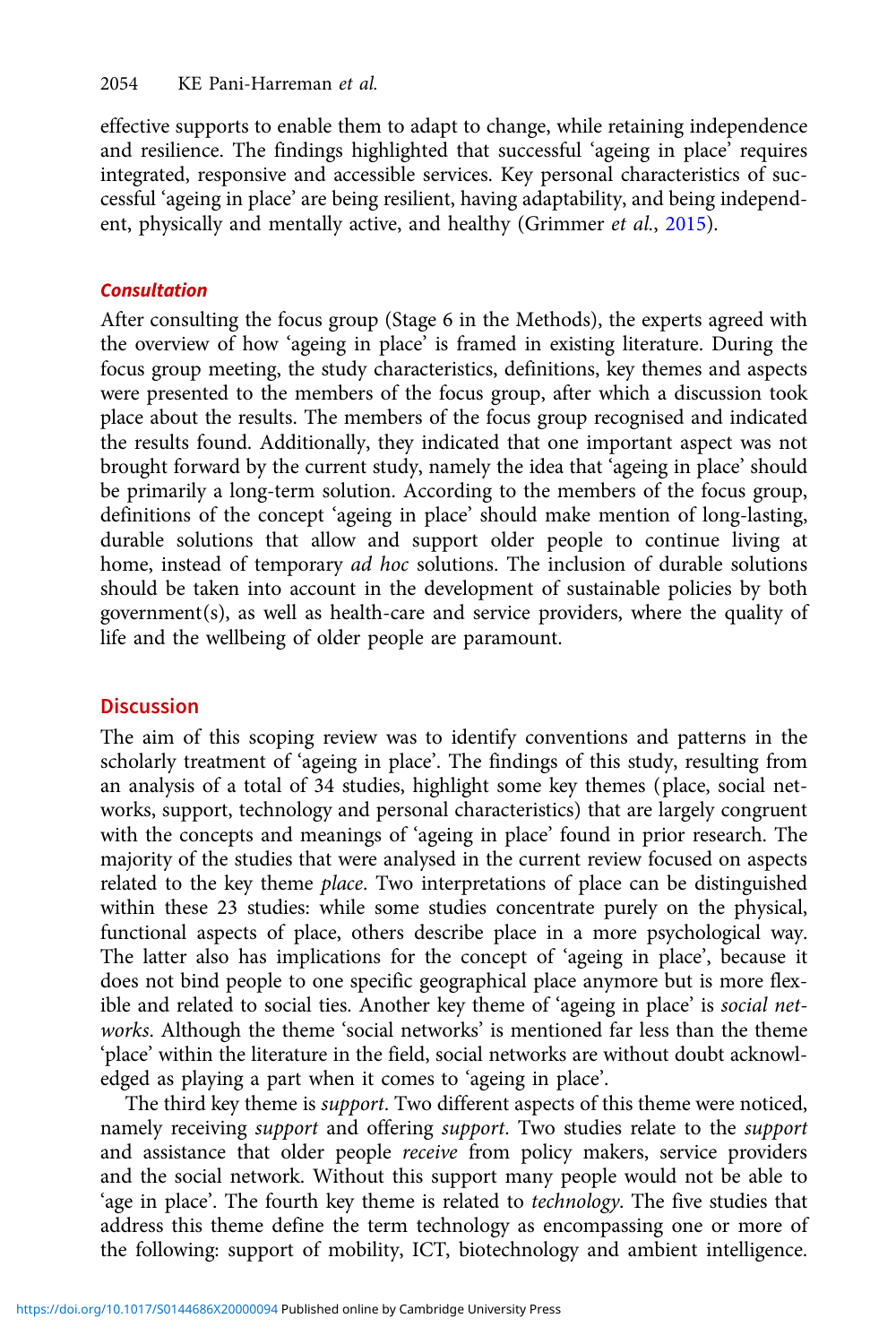Technology is a broad concept. Using technology may enable older people to live independently at home. Only one article (out of the 34) looked into personal characteristics of 'ageing in place'. This article brought forward five key personal characteristics of 'ageing in place', namely resilience, adaptability, independence, physical and mental activity, and health.

To gain an insight into the interrelations among the key themes and aspects, we may look at geographical differences, the development of the concept 'ageing in place' over time, and the relation between different socio-economic, cultural backgrounds and different abilities of older people. We noticed some differences between studies from different continents in terms of the key themes that were mentioned. European studies pay most attention to the two key themes technology and place. Research into the key theme place is also being done in Oceania. The other key themes (social networks, support and personal characteristics) are highlighted across European countries, North America and Oceania. Not all regions cover all the five key themes. This brings a potential risk of lacking attention to one or more themes in those regions which might imply a threat for successful 'ageing in place'. Our recommendation is to make sure that research on 'ageing in place' is conducted in such a way that the focus of conducted studies is distributed in a more balanced way, with each of the five key themes (and the coherence between them) being studied in all geographical regions. The evaluation of an experiment in Rotterdam in the Netherlands shows that this recommendation for an integrated approach of all key themes is valid. The experiment, 'Even Buurten', was part of the National Programme for Elderly Care in the Netherlands (2008–2016) and aimed to support the formal and informal networks around older people so that they can continue to live independently at home for as long as possible (Van Dijk, [2015](#page-33-0)). The focus of this experiment was on social networks, support, selfreliance (personal characteristics) and the physical environment (place). Technology, supporting 'ageing in place' and attachment to place were not included in this integrated approach, although they are found to be related with 'ageing in place'.

In addition to geographical differences in how research themes are addressed, we also noted differences over time. Vasunilashorn et al. [\(2012](#page-33-0)) reported that topics related to the environment and services were the most commonly examined between 2000 and 2010, while the number of studies pertaining to technology and health/functioning was on the rise. According to Vasunilashorn et al. [\(2012\)](#page-33-0), this underscores the increase in diversity of topics that surround the literature on 'ageing in place' in gerontological research. Our study also shows a development over time with regard to the key themes. The studies related to technology were conducted between 2004 and 2017, those on place between 2006 and 2019, those on support between 2014 and 2016, those on personal characteristics in 2015, and those on social networks in 2017 and 2018. The key theme place is dominant in the evolution of the concept and has appeared more frequently as of late. In other words, a shift is noticeable: from 'hard' aspects of 'ageing in place' (place and technology) to 'soft' aspects (social networks and support).

The context of 'ageing in place' is diverse for older people, depending on their different socio-economic and cultural backgrounds and different abilities. Differences in socio-economic status have been operationalised by Grimmer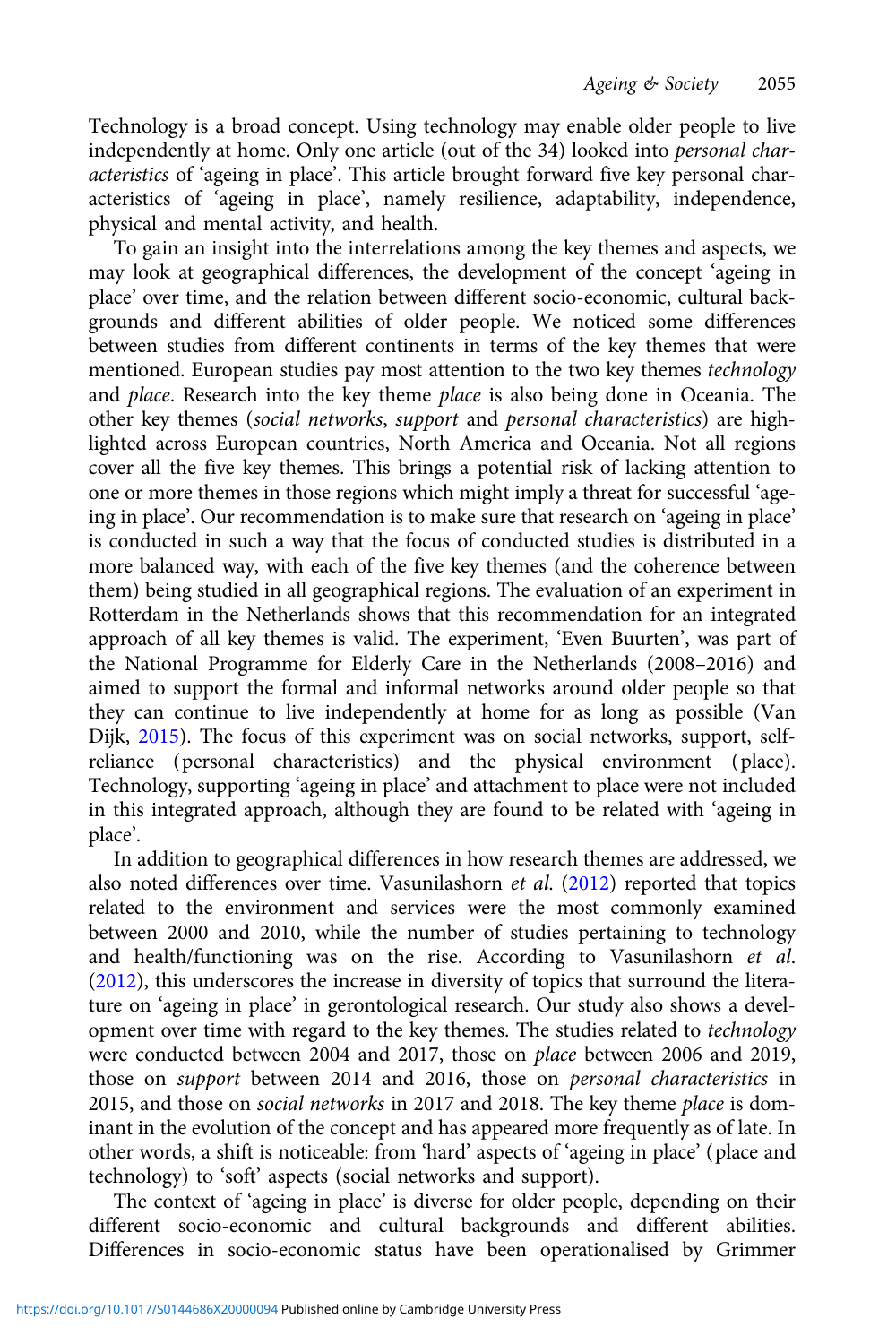et al. ([2015](#page-32-0)) in a so-called HIPFACTS score (health, information, practical assistance, finance, activity (physical and mental), company (family, friends, neighbours, pets), transport and safety; Grimmer et al., [2015\)](#page-32-0). Lower HIPFACTS scores indicate a modest self-reliance. Modest self-reliance is not found to be beneficial for successful 'ageing in place'.

Due to the scope of our study, we cannot do without a discussion about definitions of 'ageing in place' that the literature provides. Only two definitions of 'ageing in place' were found in the studies we analysed. We compared these definitions to the definition of the Centers for Disease Control and Prevention (CDC) and came to the conclusion that all three definitions have been drawn up from another perspective. The CDC [\(2019\)](#page-32-0) defined 'ageing in place' as 'the ability to live in one's own home and community safely, independently, and comfortably, regardless of age, income, or ability level'. This definition is particularly based on the ability older persons have or not. Horner and Boldy ([2008](#page-32-0)) defined 'ageing in place' more positively as the extent to which the needs of older persons are met, supporting them to live independently, or with some assistance, for as long as possible. The core of this definition is that support has to meet the needs of older people. Grimmer et al. [\(2015\)](#page-32-0) stated that 'ageing in place' is mostly about the opportunity for older people to remain in their own home for as long as possible, without having to move to a long-term care facility. This somewhat more narrow definition describes the situation as such. The three perspectives emphasise different components that may be complementary to each other.

#### Strengths and limitations

Our review has several strengths. First, we used a comprehensive search strategy across multiple databases and search engines with no date restrictions, minimising the risk of having missed scientific studies about 'ageing in place'. Second, to enhance trustworthiness, the process of selecting studies and extracting charting data was done independently, by two reviewers (Levac et al., [2010](#page-32-0)). However, the search that was conducted for this study may have also been subject to certain limitations. First, in our search we used a combination of keywords, but 'ageing in place' is a broad concept encompassing a varied terminology. It is possible that we have missed studies that used other terms with similar meanings. In an attempt to limit the effect of this issue, we checked reference lists and asked experts for literature. Second, we limited our search to databases of peer-reviewed, scientific articles. Books, grey literature and discussion papers, for instance, are not included. As a result, we may have missed some definitions of 'ageing in place'. However, we were especially interested in the way 'ageing in place' is defined in the scientific literature, and we did not expect to find this within books and grey literature. Another problem we faced was that scientific publications frequently focus on just one key theme of 'ageing in place', such as place, social networks, support, technology or personal characteristics. It is therefore possible that our overview of key themes and aspects is incomplete and also that more authors than we found used their definition of 'ageing in place'. We attempted to minimise this risk by checking the references for other sources providing more detailed descriptions. In future studies, it might be worthwhile to actively approach the authors of the included studies for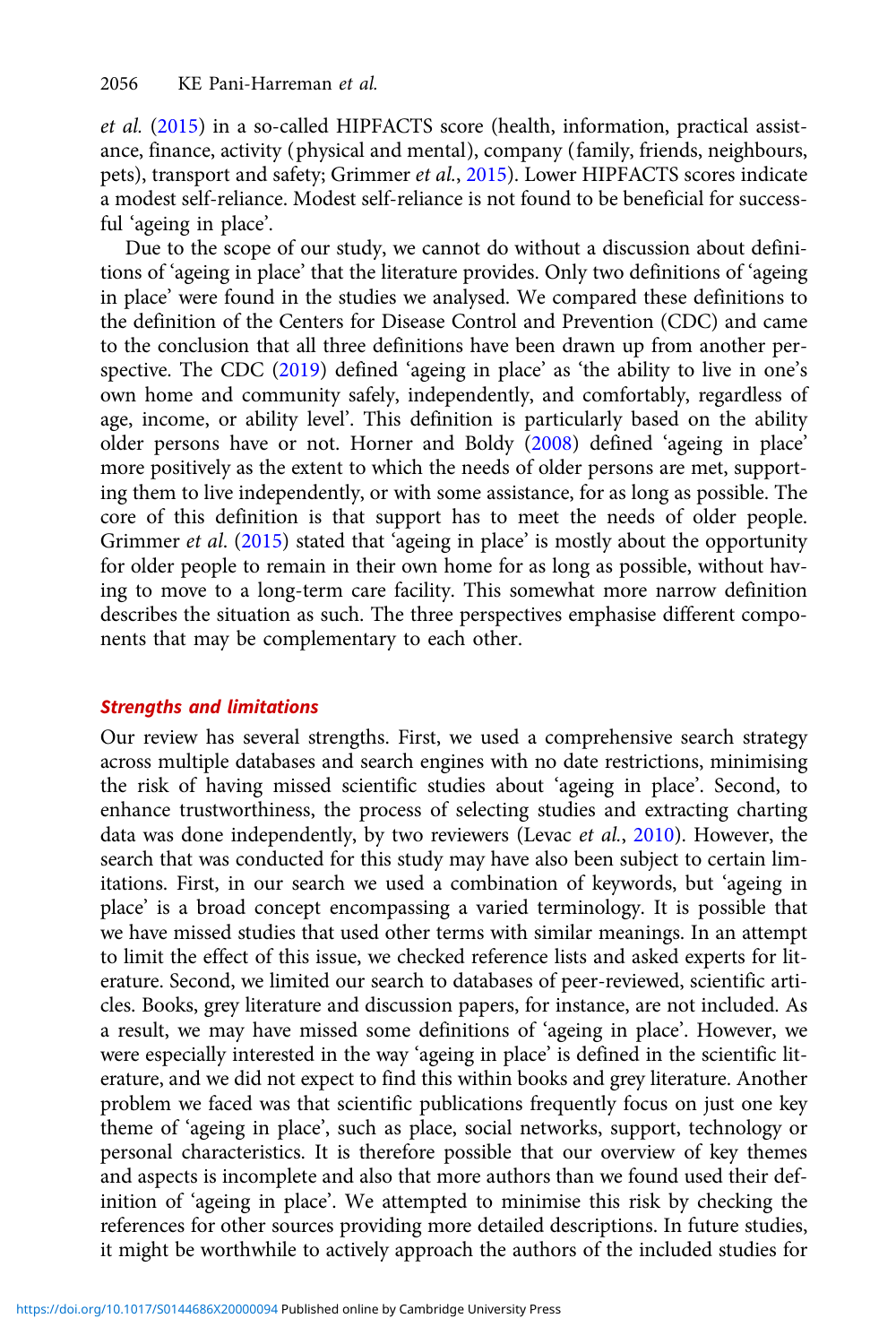<span id="page-31-0"></span>additional information. A final remark is that we did not assess the quality of the selected studies. However, according to Levac *et al.*  $(2010)$ , the strength of the scoping review methodology is that it focuses on the state of research activity rather than evaluating the quality of existing literature.

#### Conclusion and implications

The research question of this study was: 'How is "ageing in place" defined in the literature and which key themes and aspects are described?' 'Ageing in place' as a result based on empirical research is defined just in a very few studies. Grimmer *et al.* [\(2015](#page-32-0)) stated that 'ageing in place' is mostly about the opportunity for older people to remain in their own home for as long as possible, without having to move to a long-term care facility. Horner and Boldy [\(2008:](#page-32-0) 358) defined 'ageing in place' as a 'positive approach to meeting the needs of the older person, supporting them to live independently, or with some assistance, for as long as possible'. From our scoping review, we noticed that the concept 'ageing in place' is broad. We were able to identify five key themes: place, social networks, support, technology and personal characteristics. Professionals and governments should consider including all of these key themes in the development of policies concerning 'ageing in place'. Only then can they handle 'ageing in place' in an integrated way and develop policies that suit older people. Only five out of the 34 included studies focused on social networks (three) and support for older people (two). However, it is assumed that particularly social networks and support have a large impact on 'ageing in place'. Further research into the relationship between 'ageing in place' and communities providing informal support is recommended. Future research on 'ageing in place' will face some serious challenges, such as longitudinal effects, changing populations and shifting health-care policies. There is only one way to deal with these challenges: keep focusing on the quality of life as it is perceived by older people who are ageing in place, because that aim will probably survive some generations.

Acknowledgements. The research was supported by Maastricht University and Zuyd University of Applied Science in the form of sponsoring in time and manpower. The views expressed in the paper are those of the authors.

Conflict of interest. The authors declare no conflicts of interest.

# References

- Ahn M, Kang J and Kwon HJ (2020) The Concept of Aging in Place as Intention. The Gerontologist 60, 50–59.
- Arksey H and O'Malley L (2005) Scoping studies: towards a methodological framework. International Journal of Social Research Methodology 8, 19–32.
- Askham J, Nelson H, Tinker A and Hancock B (1999) To Have and to Hold: The Bond Between Older People and the Homes They Own. York Publishing Services.
- Bartlett H and Carroll M (2011) Ageing in place, down under. GLOBAL AGEING Issues & Action 7, 25-34.
- Boldy D, Grenade L, Lewin G, Karol E and Burton E (2011) Older people's decisions regarding 'ageing in place': a Western Australian case study. Australasian Journal on Ageing 30, 136-142.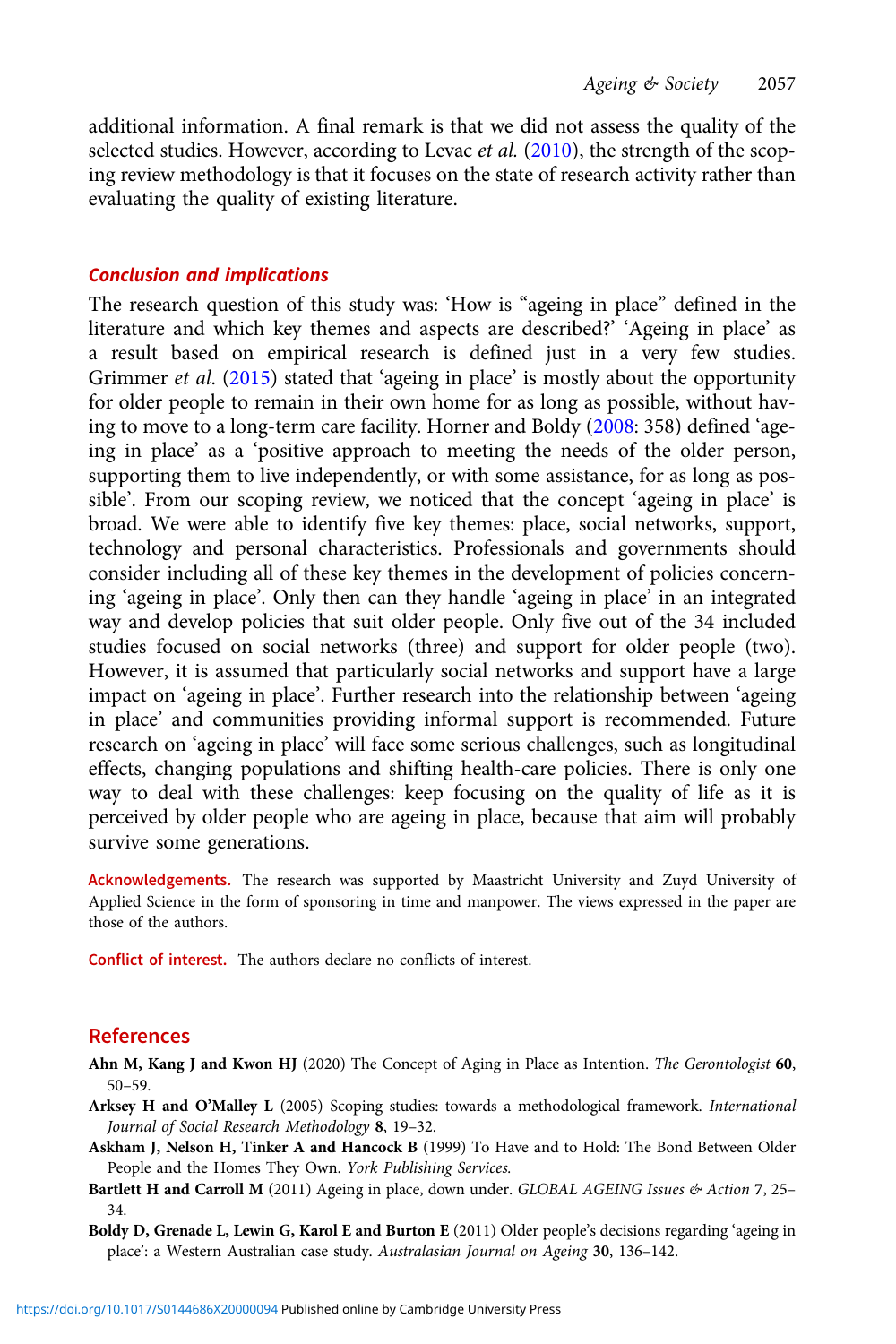- <span id="page-32-0"></span>Bradby H, Joyce K and Loe M (2010) Doing it My Way: Old Women, Technology and Wellbeing. Technogenarians: Studying Health & Illness Through an Ageing, Science & Technology Lens 32, 319-334.
- Bramer WM, Rethlefsen ML, Kleijnen J and Franco OH (2017) Optimal database combinations for literature searches in systematic reviews: a prospective exploratory study. Systematic Reviews 6, 245.
- Butcher E and Breheny M (2016) Dependence on place: a source of autonomy in later life for older Maori. Journal of Aging Studies 37, 48–58.
- Centers for Disease Control and Prevention (CDC) (2019) Healthy Places Terminology. Available at [https://www.cdc.gov/healthyplaces/terminology.htm.](https://www.cdc.gov/healthyplaces/terminology.htm)
- Chen C-K, Shie A-J, Wang K-M and Yu C-H (2015) An ageing-in-place service innovation model by using TRIZ methodology. Human Factors and Ergonomics in Manufacturing & Service Industries 25, 166–182.
- Costa-Font J, Elvira D and Mascarilla-Miró O (2009) 'Ageing in place'? Exploring elderly people's housing preferences in Spain. Urban Studies 46, 295–316.
- Cramm JM, Van Dijk HM and Nieboer AP (2018) The creation of age-friendly environments is especially important to frail older people. Ageing & Society 38, 700-720.
- Doblas JL (2018) Living Arrangements among the Elderly. Revista Española de Investigaciones Sociológicas 161, 23–40.
- Dobner S, Musterd S and Droogleever Fortuijn J (2016) 'Ageing in place': experiences of older adults in Amsterdam and Portland. GeoJournal: Spatially Integrated Social Sciences and Humanities 81, 197-209. European Commission (2015) The 2015 Ageing Report. Brussels: European Commission.
- EUROSTAT (2011) Active ageing and solidarity between generations: A statistical portrait of the European Union 2012. Publications Office of the European Union.
- Fernández-Carro C (2016) Ageing at home, co-residence or institutionalisation? Preferred care and residential arrangements of older adults in Spain. Ageing & Society 36, 586-612.
- Giacalone D, Wendin K, Kremer S, Frøst MB, Bredie WL, Olsson V, Otto MH, Skjoldborg S, Lindberg U and Risvik E (2016) Health and quality of life in an aging population–Food and beyond. Food quality and preference 47, 166–170.
- Grimmer K, Kay D, Foot J and Pastakia K (2015) Consumer views about aging-in-place. Clinical Interventions in Aging 10, 1803.
- Han JH and Kim J-H (2017) Variations in ageing in home and ageing in neighbourhood. Australian Geographer 48, 255–272.
- Hillcoat-Nallétamby S and Ogg J (2014) Moving beyond 'ageing in place': older people's dislikes about their home and neighbourhood environments as a motive for wishing to move. Ageing  $\&$  Society 34, 1771–1796.
- Horner B and Boldy DP (2008) The benefit and burden of 'ageing-in-place' in an aged care community. Australian Health Review: A Publication of the Australian Hospital Association 32, 356–365.
- Iecovich E (2014) Aging in place: from theory to practice. Anthropological Notebooks 20, 21–33.
- International Federation of Ageing (IFA) (2011) Global Ageing. Toronto: IFA.
- Joanna Briggs Institute (2015) Joanna Briggs Institute Reviewers: Manual 2015: Methodology for JBI Scoping Reviews. Adelaide, Australia: University of Adelaide.
- John DH and Gunter K (2016) engAGE in community. Journal of Applied Gerontology 35, 1095.
- Kerbler B, Sendi R and Filipovic Hrast M (2017) The relationship of the elderly toward their home and living environment. Urbani Izziv 28, 96–109.
- Laslett P (1987) The Emergence of the Third Age. Ageing & Society 7, 133-160.
- Lesthaeghe R (2010) The Unfolding Story of the Second Demographic Transition. In Institute of social research. University of Michigan, Michigan, p. 46.
- Levac D, Colquhoun H and O'Brien K (2010) Scoping studies: advancing the methodology. Implementation Science 5, 1–9.
- Machielse A (2016) Afgezonderd of ingesloten? Over sociale kwetsbaarheid van ouderen. Inaugural speech. Rotterdam, The Netherlands: Universiteit voor Humanistiek.
- Magnusson L, Hanson E and Borg M (2004) A literature review study of Information and Communication Technology as a support for frail older people living at home and their family carers. Technology  $\otimes$ Disability 16, 223–235.
- Martens CT (2017) Aging in Which Place? Connecting Aging in Place with Individual Responsibility, Housing Markets, and the Welfare State. Journal of Housing For the Elderly 32, 1–11.